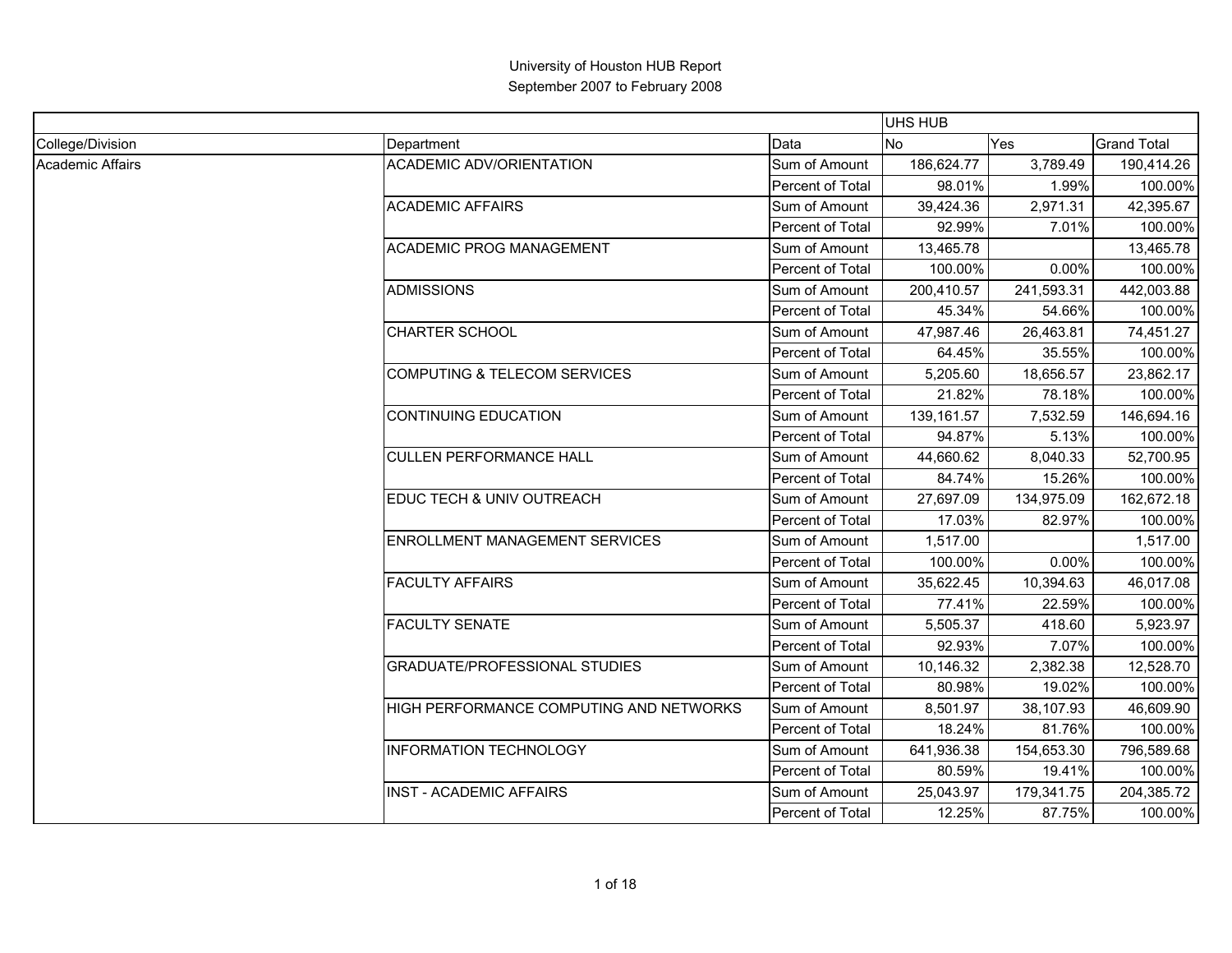|                                   |                                       |                  | UHS HUB        |              |                    |
|-----------------------------------|---------------------------------------|------------------|----------------|--------------|--------------------|
| College/Division                  | Department                            | Data             | N <sub>o</sub> | Yes          | <b>Grand Total</b> |
| Academic Affairs                  | <b>INSTITUTIONAL RESEARCH</b>         | Sum of Amount    | 5,449.30       | 4,136.60     | 9,585.90           |
|                                   |                                       | Percent of Total | 56.85%         | 43.15%       | 100.00%            |
|                                   | <b>INTERNATIONAL STUDIES</b>          | Sum of Amount    | 573.96         | 2,990.08     | 3,564.04           |
|                                   |                                       | Percent of Total | 16.10%         | 83.90%       | 100.00%            |
|                                   | KUHF RADIO                            | Sum of Amount    | 337,491.80     | 51,132.30    | 388,624.10         |
|                                   |                                       | Percent of Total | 86.84%         | 13.16%       | 100.00%            |
|                                   | <b>KUHT TV</b>                        | Sum of Amount    | 395,294.07     | 60,366.12    | 455,660.19         |
|                                   |                                       | Percent of Total | 86.75%         | 13.25%       | 100.00%            |
|                                   | <b>MANAGEMENT INFORMATION SYSTEMS</b> | Sum of Amount    | 1,815,490.49   | 223,700.34   | 2,039,190.83       |
|                                   |                                       | Percent of Total | 89.03%         | 10.97%       | 100.00%            |
|                                   | PS STUDENT ADMIN                      | Sum of Amount    | 427,322.19     | 219,982.50   | 647,304.69         |
|                                   |                                       | Percent of Total | 66.02%         | 33.98%       | 100.00%            |
|                                   | <b>REGISTRATION AND ACADEMIC RECO</b> | Sum of Amount    | 156,068.08     | 6,078.55     | 162,146.63         |
|                                   |                                       | Percent of Total | 96.25%         | 3.75%        | 100.00%            |
|                                   | <b>SCHOLARS COMMUNITY</b>             | Sum of Amount    | 10,222.89      | 8,658.48     | 18,881.37          |
|                                   |                                       | Percent of Total | 54.14%         | 45.86%       | 100.00%            |
|                                   | <b>SCHOLARSHIPS (SPECIAL)</b>         | Sum of Amount    | 10,000.00      |              | 10,000.00          |
|                                   |                                       | Percent of Total | 100.00%        | 0.00%        | 100.00%            |
|                                   | SCHOLARSHIPS AND FINANCIAL AID        | Sum of Amount    | 372,275.17     | 76,014.63    | 448,289.80         |
|                                   |                                       | Percent of Total | 83.04%         | 16.96%       | 100.00%            |
|                                   | SECURITY AND DISASTER RECOVERY        | Sum of Amount    | 9,818.94       | 13,701.22    | 23,520.16          |
|                                   |                                       | Percent of Total | 41.75%         | 58.25%       | 100.00%            |
|                                   | <b>SUGARLAND CENTER</b>               | Sum of Amount    | 236,537.47     |              | 236,537.47         |
|                                   |                                       | Percent of Total | 100.00%        | $0.00\%$     | 100.00%            |
|                                   | TECHNOLOGY SUPPORT SERVICES           | Sum of Amount    | 355,891.60     | 1,255,667.37 | 1,611,558.97       |
|                                   |                                       | Percent of Total | 22.08%         | 77.92%       | 100.00%            |
|                                   | UH WELCOME CENTER                     | Sum of Amount    | 1,077.44       | 810.06       | 1,887.50           |
|                                   |                                       | Percent of Total | 57.08%         | 42.92%       | 100.00%            |
|                                   | UNDERGRADUATE STUDIES                 | Sum of Amount    | 10,375.56      | 4,811.21     | 15,186.77          |
|                                   |                                       | Percent of Total | 68.32%         | 31.68%       | 100.00%            |
| Academic Affairs Sum of Amount    |                                       |                  | 5,576,800.24   | 2,757,370.55 | 8,334,170.79       |
| Academic Affairs Percent of Total |                                       | 66.91%           | 33.09%         | 100.00%      |                    |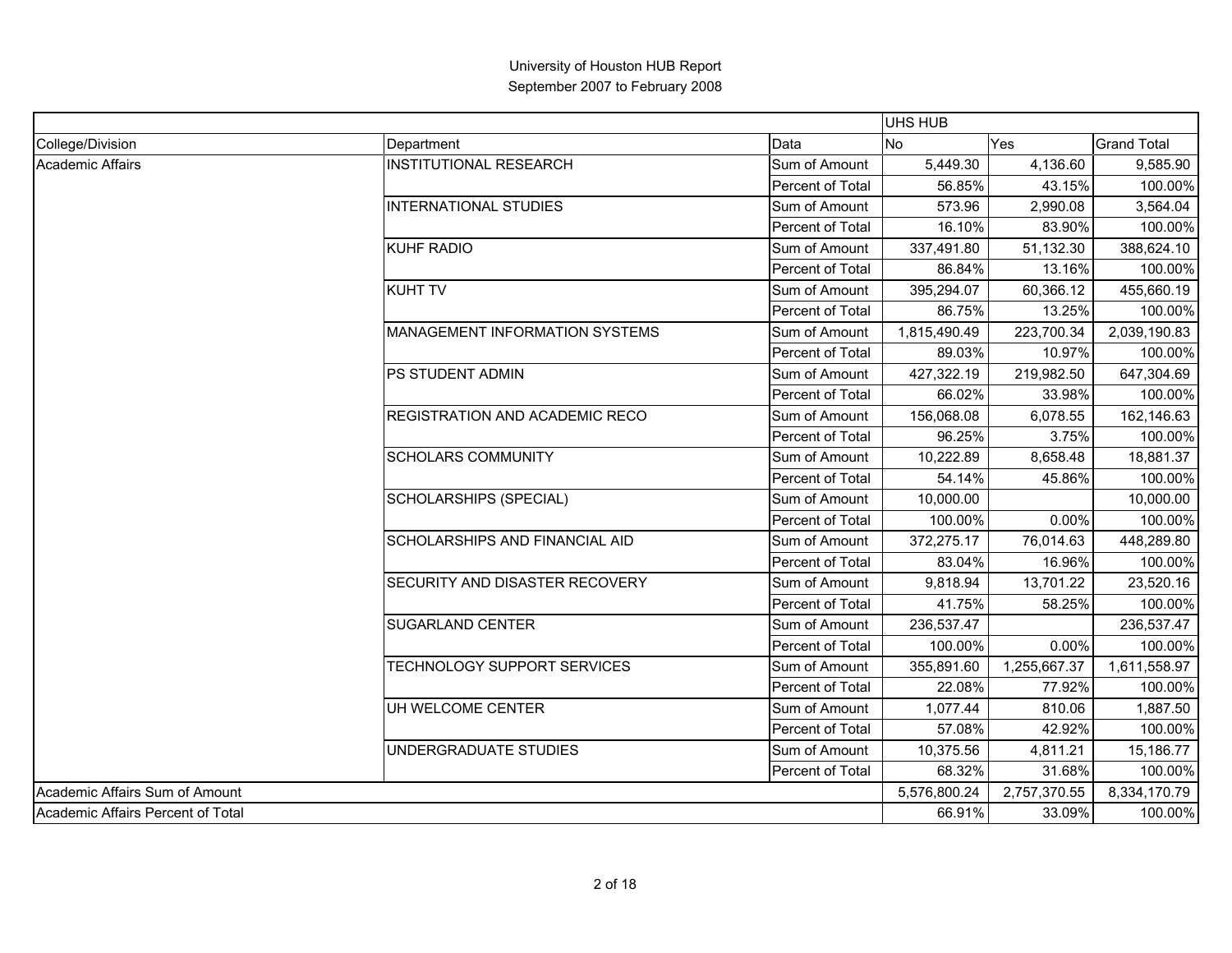|                            |                                       |                  | UHS HUB        |              |                    |
|----------------------------|---------------------------------------|------------------|----------------|--------------|--------------------|
| College/Division           | Department                            | Data             | N <sub>O</sub> | Yes          | <b>Grand Total</b> |
| Administration and Finance | <b>ACCOUNTS PAYABLE</b>               | Sum of Amount    | 1,123.23       |              | 1,123.23           |
|                            |                                       | Percent of Total | 100.00%        | 0.00%        | 100.00%            |
|                            | <b>ADMINISTRATION &amp; FINANCE</b>   | Sum of Amount    | 104,059.32     | 16,640.27    | 120,699.59         |
|                            |                                       | Percent of Total | 86.21%         | 13.79%       | 100.00%            |
|                            | <b>AUXILIARY SERVICES</b>             | Sum of Amount    | 45,746.39      |              | 45,746.39          |
|                            |                                       | Percent of Total | 100.00%        | 0.00%        | 100.00%            |
|                            | AVCIAVP-ADMINISTRATION                | Sum of Amount    | 29,743.12      | 18,940.84    | 48,683.96          |
|                            |                                       | Percent of Total | 61.09%         | 38.91%       | 100.00%            |
|                            | <b>BUDGET</b>                         | Sum of Amount    | 7,504.84       | 2,919.23     | 10,424.07          |
|                            |                                       | Percent of Total | 72.00%         | 28.00%       | 100.00%            |
|                            | <b>BUSINESS SERVICES</b>              | Sum of Amount    | 60,389.30      |              | 60,389.30          |
|                            |                                       | Percent of Total | 100.00%        | 0.00%        | 100.00%            |
|                            | <b>ENVIRONMENTAL HEALTH RISK MGMT</b> | Sum of Amount    | 59,251.27      | 3,081.47     | 62,332.74          |
|                            |                                       | Percent of Total | 95.06%         | 4.94%        | 100.00%            |
|                            | <b>FACILITIES &amp; PLANNING</b>      | Sum of Amount    | 6,818,808.04   | 5,907,778.73 | 12,726,586.77      |
|                            |                                       | Percent of Total | 53.58%         | 46.42%       | 100.00%            |
|                            | <b>FINANCE</b>                        | Sum of Amount    | 314,478.80     | 42,394.20    | 356,873.00         |
|                            |                                       | Percent of Total | 88.12%         | 11.88%       | 100.00%            |
|                            | <b>FINANCIAL REPORTING</b>            | Sum of Amount    | 3,079.36       | 3,301.84     | 6,381.20           |
|                            |                                       | Percent of Total | 48.26%         | 51.74%       | 100.00%            |
|                            | <b>HUB PROGRAMS</b>                   | Sum of Amount    | 140.17         | 335.07       | 475.24             |
|                            |                                       | Percent of Total | 29.49%         | 70.51%       | 100.00%            |
|                            | <b>HUMAN RESOURCES</b>                | Sum of Amount    | 40,328.82      | 3,978.58     | 44,307.40          |
|                            |                                       | Percent of Total | 91.02%         | 8.98%        | 100.00%            |
|                            | INST - ADMINISTRATION & FINANCE       | Sum of Amount    | 18,000.00      | 5,522.68     | 23,522.68          |
|                            |                                       | Percent of Total | 76.52%         | 23.48%       | 100.00%            |
|                            | <b>INST - BUSINESS SERVICES</b>       | Sum of Amount    | 1,303,749.24   | 557.15       | 1,304,306.39       |
|                            |                                       | Percent of Total | 99.96%         | 0.04%        | 100.00%            |
|                            | <b>INST - FINANCE</b>                 | Sum of Amount    | 20,105.27      | 10,319.53    | 30,424.80          |
|                            |                                       | Percent of Total | 66.08%         | 33.92%       | 100.00%            |
|                            | <b>INST - PLANT</b>                   | Sum of Amount    | 285,072.36     | 187,250.07   | 472,322.43         |
|                            |                                       | Percent of Total | 60.36%         | 39.64%       | 100.00%            |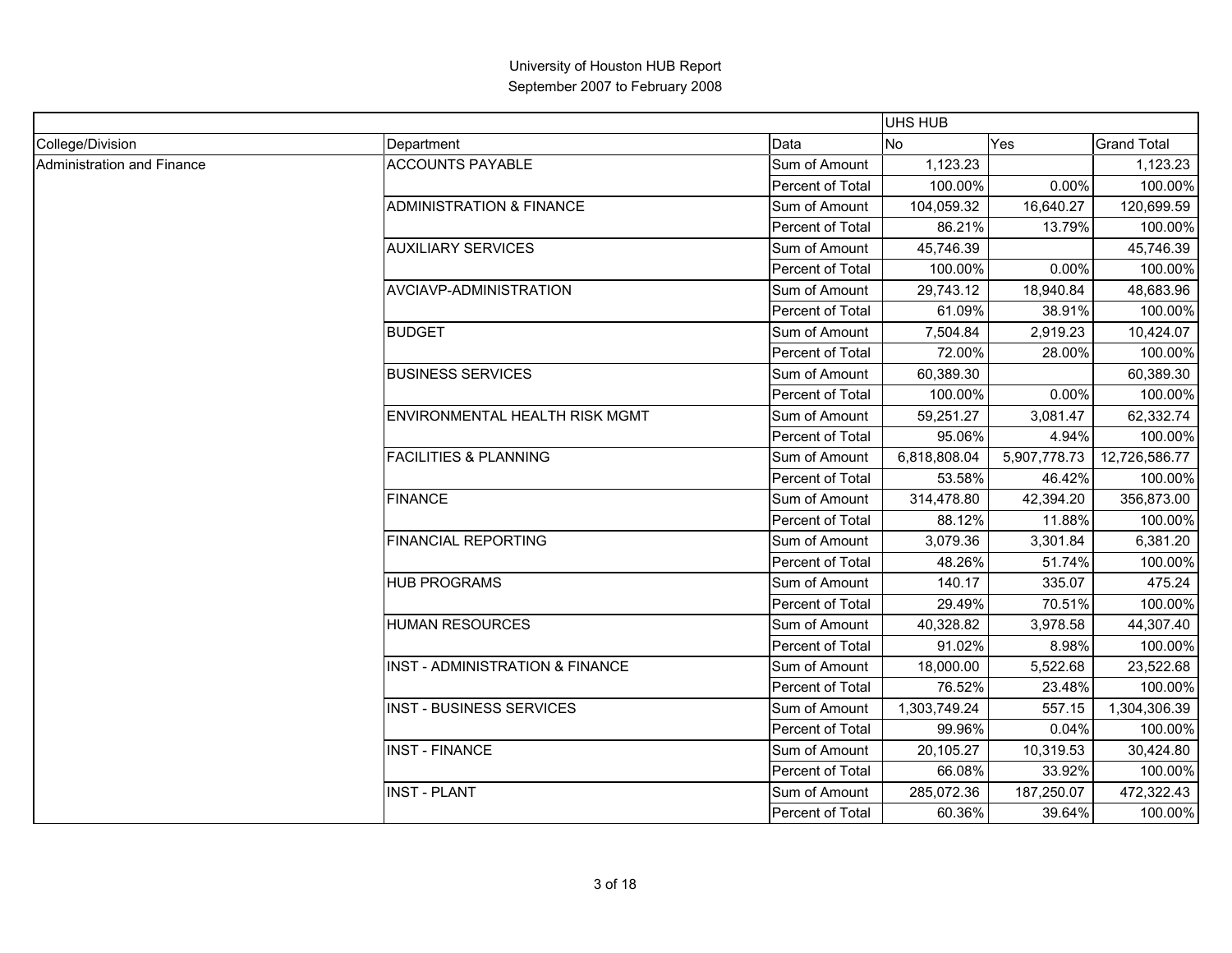|                                   |                                 |                  | UHS HUB      |            |                    |  |
|-----------------------------------|---------------------------------|------------------|--------------|------------|--------------------|--|
| College/Division                  | Department                      | Data             | <b>No</b>    | Yes        | <b>Grand Total</b> |  |
| <b>Administration and Finance</b> | <b>INST - PLANT OPERATIONS</b>  | Sum of Amount    | 3,328,020.62 | 400,531.13 | 3,728,551.75       |  |
|                                   |                                 | Percent of Total | 89.26%       | 10.74%     | 100.00%            |  |
|                                   | ONE CARD PROGRAM                | Sum of Amount    | 209,094.91   | 6,687.97   | 215,782.88         |  |
|                                   |                                 | Percent of Total | 96.90%       | 3.10%      | 100.00%            |  |
|                                   | PARKING & TRANSPORTATION        | Sum of Amount    | 1,035,457.17 | 9,742.91   | 1,045,200.08       |  |
|                                   |                                 | Percent of Total | 99.07%       | 0.93%      | 100.00%            |  |
|                                   | PHY PLANT-ADMINISTRATION        | Sum of Amount    | 627,131.10   | 89,270.27  | 716,401.37         |  |
|                                   |                                 | Percent of Total | 87.54%       | 12.46%     | 100.00%            |  |
|                                   | PHY PLANT-AUTOMOTIVE            | Sum of Amount    | 73,083.49    | 30,948.29  | 104,031.78         |  |
|                                   |                                 | Percent of Total | 70.25%       | 29.75%     | 100.00%            |  |
|                                   | <b>PHY PLANT-BLDG MAINT</b>     | Sum of Amount    | 217,995.33   | 47,818.97  | 265,814.30         |  |
|                                   |                                 | Percent of Total | 82.01%       | 17.99%     | 100.00%            |  |
|                                   | <b>PHY PLANT-CUSTODIAL SVCS</b> | Sum of Amount    | 62,207.76    | 5,640.91   | 67,848.67          |  |
|                                   |                                 | Percent of Total | 91.69%       | 8.31%      | 100.00%            |  |
|                                   | PHY PLANT-GROUNDS MAINT         | Sum of Amount    | 78,919.42    | 617.88     | 79,537.30          |  |
|                                   |                                 | Percent of Total | 99.22%       | 0.78%      | 100.00%            |  |
|                                   | PHY PLANT-SOLID WASTE           | Sum of Amount    | 37,303.26    |            | 37,303.26          |  |
|                                   |                                 | Percent of Total | 100.00%      | 0.00%      | 100.00%            |  |
|                                   | <b>PHY PLANT-UTILITIES</b>      | Sum of Amount    | 475,950.99   | 134,966.99 | 610,917.98         |  |
|                                   |                                 | Percent of Total | 77.91%       | 22.09%     | 100.00%            |  |
|                                   | <b>POLICE</b>                   | Sum of Amount    | 179,000.19   | 75,063.52  | 254,063.71         |  |
|                                   |                                 | Percent of Total | 70.45%       | 29.55%     | 100.00%            |  |
|                                   | <b>POSTAL SERVICES</b>          | Sum of Amount    | 49,974.50    | 15,962.07  | 65,936.57          |  |
|                                   |                                 | Percent of Total | 75.79%       | 24.21%     | 100.00%            |  |
|                                   | <b>PRINTING</b>                 | Sum of Amount    | 104,809.13   | 1,145.78   | 105,954.91         |  |
|                                   |                                 | Percent of Total | 98.92%       | 1.08%      | 100.00%            |  |
|                                   | PURCHASED UTILITIES             | Sum of Amount    | 8,022.00     |            | 8,022.00           |  |
|                                   |                                 | Percent of Total | 100.00%      | 0.00%      | 100.00%            |  |
|                                   | <b>REAL ESTATE SERVICES</b>     | Sum of Amount    | 107,975.60   |            | 107,975.60         |  |
|                                   |                                 | Percent of Total | 100.00%      | 0.00%      | 100.00%            |  |
|                                   | STUDENT FINANCIAL SERVICES      | Sum of Amount    | 103,881.28   | 33,744.19  | 137,625.47         |  |
|                                   |                                 | Percent of Total | 75.48%       | 24.52%     | 100.00%            |  |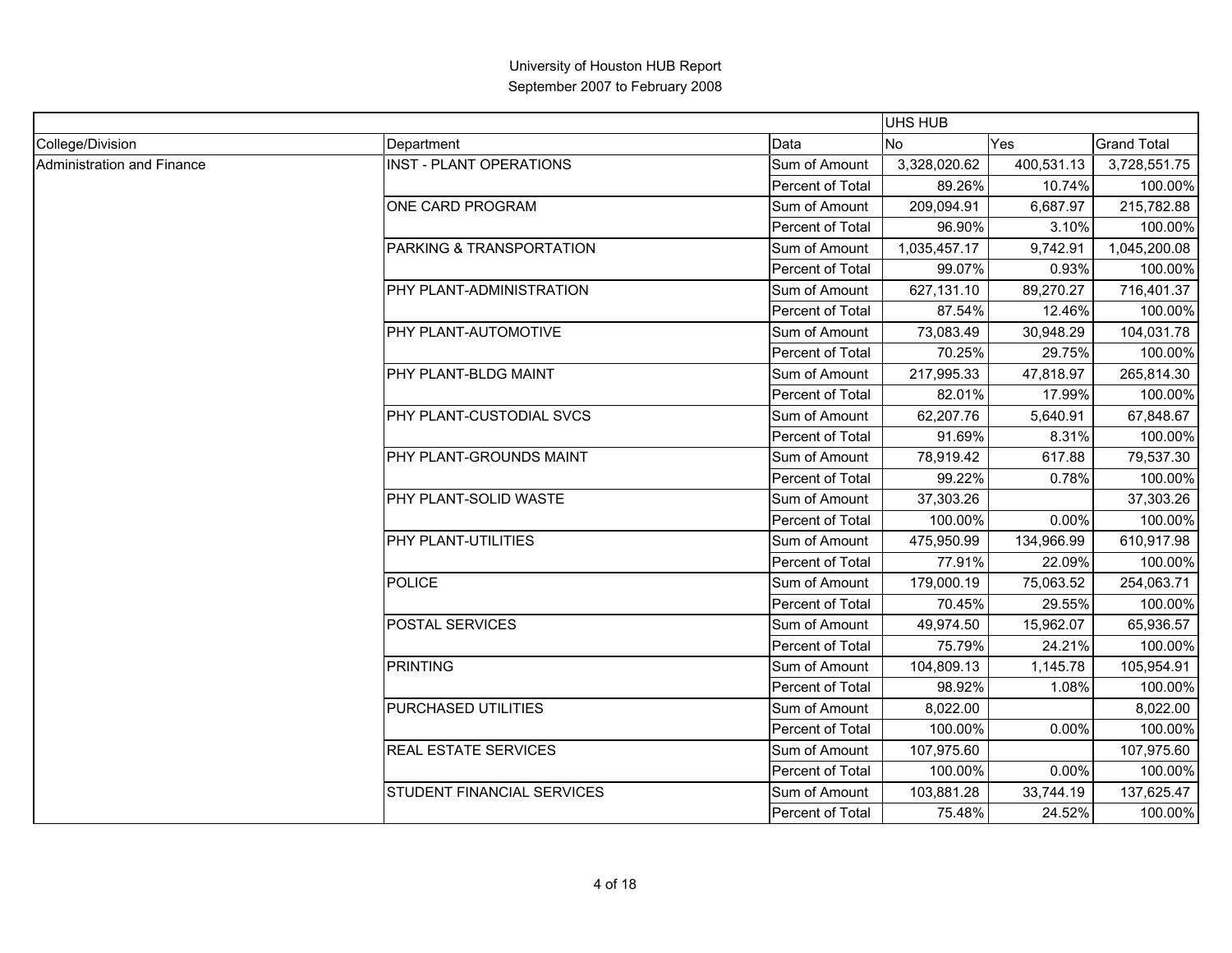|                                             |                                      |                  | <b>UHS HUB</b> |              |                    |
|---------------------------------------------|--------------------------------------|------------------|----------------|--------------|--------------------|
| College/Division                            | Department                           | Data             | No.            | Yes          | <b>Grand Total</b> |
| Administration and Finance                  | <b>TREASURER</b>                     | Sum of Amount    | 14,275.70      |              | 14,275.70          |
|                                             |                                      | Percent of Total | 100.00%        | 0.00%        | 100.00%            |
|                                             | <b>WORTHAM HOUSE</b>                 | Sum of Amount    | 40,780.66      |              | 40,780.66          |
|                                             |                                      | Percent of Total | 100.00%        | 0.00%        | 100.00%            |
| Administration and Finance Sum of Amount    |                                      |                  | 15,865,462.64  | 7,055,160.54 | 22,920,623.18      |
| Administration and Finance Percent of Total |                                      |                  | 69.22%         | 30.78%       | 100.00%            |
| Architecture                                | <b>DEAN, ARCHITECTURE</b>            | Sum of Amount    | 196,616.21     | 16,003.58    | 212,619.79         |
|                                             |                                      | Percent of Total | 92.47%         | 7.53%        | 100.00%            |
| Architecture Sum of Amount                  |                                      |                  | 196,616.21     | 16,003.58    | 212,619.79         |
| Architecture Percent of Total               |                                      |                  | 92.47%         | 7.53%        | 100.00%            |
| <b>Athletics</b>                            | <b>INTERCOLLEGIATE ATHLETICS</b>     | Sum of Amount    | 2,678,234.45   | 605,952.25   | 3,284,186.70       |
|                                             |                                      | Percent of Total | 81.55%         | 18.45%       | 100.00%            |
| <b>Athletics Sum of Amount</b>              |                                      |                  | 2,678,234.45   | 605,952.25   | 3,284,186.70       |
| <b>Athletics Percent of Total</b>           |                                      |                  | 81.55%         | 18.45%       | 100.00%            |
| <b>Business Administration</b>              | ACCOUNTANCY AND TAXATION             | Sum of Amount    | 10,833.50      | 13,937.60    | 24,771.10          |
|                                             |                                      | Percent of Total | 43.73%         | 56.27%       | 100.00%            |
|                                             | <b>BAUER CAREER SERVICES CTR</b>     | Sum of Amount    | 63,923.71      | 6,531.50     | 70,455.21          |
|                                             |                                      | Percent of Total | 90.73%         | 9.27%        | 100.00%            |
|                                             | CTR FOR ENTREPRENEURSHIP & INN       | Sum of Amount    | 27,201.37      | 14,720.69    | 41,922.06          |
|                                             |                                      | Percent of Total | 64.89%         | 35.11%       | 100.00%            |
|                                             | CTR FOR EXECUTIVE DEVELOPMENT        | Sum of Amount    | 10.41          |              | 10.41              |
|                                             |                                      | Percent of Total | 100.00%        | 0.00%        | 100.00%            |
|                                             | <b>DEAN, BUSINESS ADMINISTRATION</b> | Sum of Amount    | 388,959.78     | 82,527.84    | 471,487.62         |
|                                             |                                      | Percent of Total | 82.50%         | 17.50%       | 100.00%            |
|                                             | DECISION AND INFORMATION SCIEN       | Sum of Amount    | 7,201.21       | 2,251.74     | 9,452.95           |
|                                             |                                      | Percent of Total | 76.18%         | 23.82%       | 100.00%            |
|                                             | <b>EXECUTIVE DEGREE PROGRAMS</b>     | Sum of Amount    | 128,097.44     | 115,034.40   | 243,131.84         |
|                                             |                                      | Percent of Total | 52.69%         | 47.31%       | 100.00%            |
|                                             | <b>FINANCE-BUS ADMIN</b>             | Sum of Amount    | 13,857.29      | 7,736.92     | 21,594.21          |
|                                             |                                      | Percent of Total | 64.17%         | 35.83%       | 100.00%            |
|                                             | <b>GLOBAL ENERGY MGMT INST</b>       | Sum of Amount    | 2,117.20       | 807.54       | 2,924.74           |
|                                             |                                      | Percent of Total | 72.39%         | 27.61%       | 100.00%            |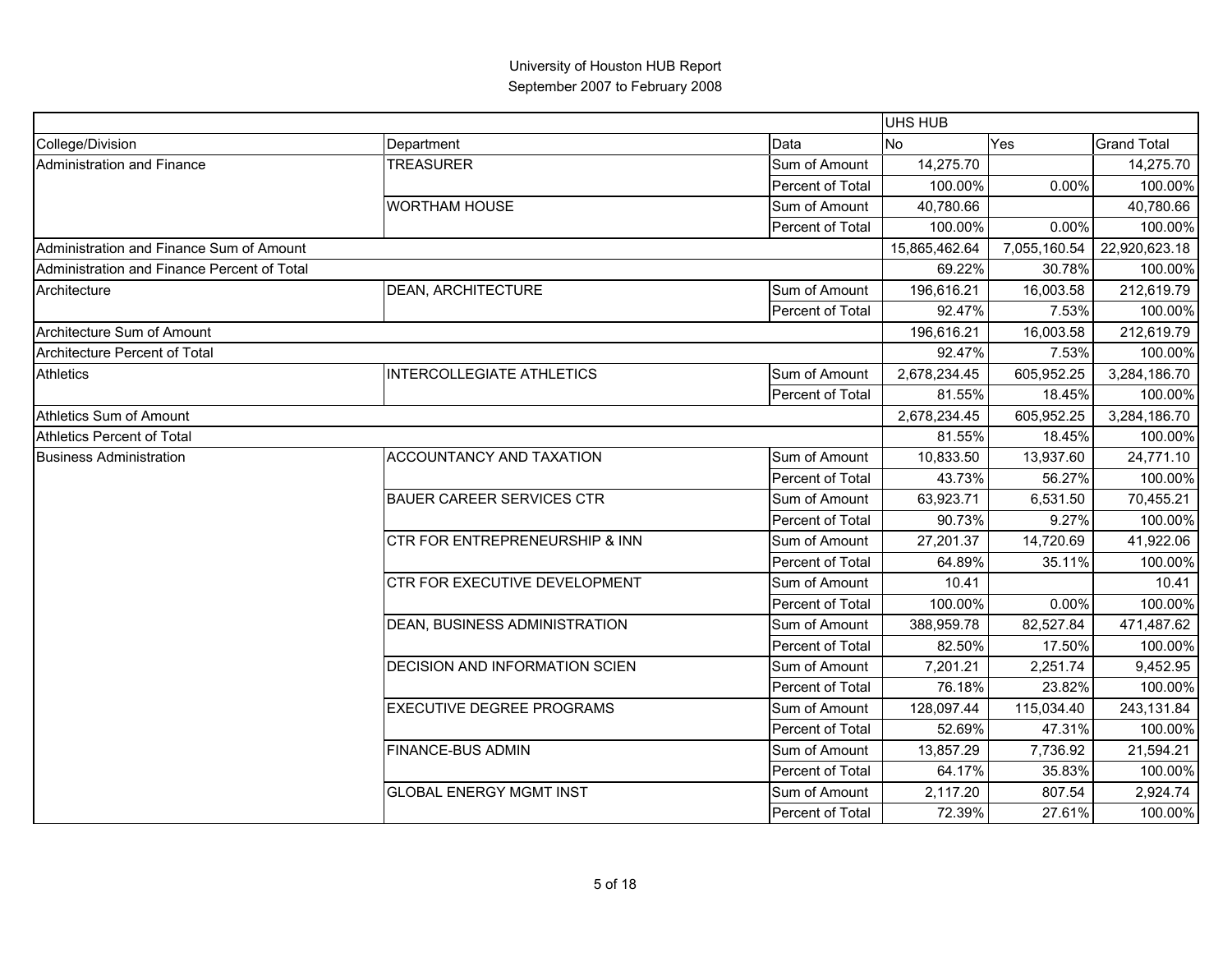|                                              |                                       |                  | <b>UHS HUB</b> |            |                    |
|----------------------------------------------|---------------------------------------|------------------|----------------|------------|--------------------|
| College/Division                             | Department                            | Data             | <b>No</b>      | Yes        | <b>Grand Total</b> |
| <b>Business Administration</b>               | <b>INFORMATION SYSTEMS RESEARCH C</b> | Sum of Amount    | 1,200.19       |            | 1,200.19           |
|                                              |                                       | Percent of Total | 100.00%        | 0.00%      | 100.00%            |
|                                              | <b>MANAGEMENT</b>                     | Sum of Amount    | 14,995.05      | 24,979.00  | 39,974.05          |
|                                              |                                       | Percent of Total | 37.51%         | 62.49%     | 100.00%            |
|                                              | <b>MARKETING-BUS ADMIN</b>            | Sum of Amount    | 5,670.61       | 8,839.87   | 14,510.48          |
|                                              |                                       | Percent of Total | 39.08%         | 60.92%     | 100.00%            |
|                                              | <b>MBA STUDENT SERVICES CENTER</b>    | Sum of Amount    | 5,431.31       | 2,606.73   | 8,038.04           |
|                                              |                                       | Percent of Total | 67.57%         | 32.43%     | 100.00%            |
|                                              | RESEARCH AND INSTR COMPUTING S        | Sum of Amount    | 28,277.17      | 1,132.26   | 29,409.43          |
|                                              |                                       | Percent of Total | 96.15%         | 3.85%      | 100.00%            |
|                                              | SALES EXCELLENCE INSTITUTE            | Sum of Amount    | 87,958.38      | 8,351.57   | 96,309.95          |
|                                              |                                       | Percent of Total | 91.33%         | 8.67%      | 100.00%            |
|                                              | SMALL BUSINESS DEV CENTER             | Sum of Amount    | 270,794.42     | 94,773.33  | 365,567.75         |
|                                              |                                       | Percent of Total | 74.08%         | 25.92%     | 100.00%            |
|                                              | UNDERGRAD BUSINESS PROG               | Sum of Amount    | 22,422.71      | 4,999.44   | 27,422.15          |
|                                              |                                       | Percent of Total | 81.77%         | 18.23%     | 100.00%            |
| <b>Business Administration Sum of Amount</b> |                                       |                  | 1,078,951.75   | 389,230.43 | 1,468,182.18       |
| Business Administration Percent of Total     |                                       |                  | 73.49%         | 26.51%     | 100.00%            |
| Chancellor/President                         | <b>AFFIRMATIVE ACTION</b>             | Sum of Amount    | 3,320.66       | 1,561.35   | 4,882.01           |
|                                              |                                       | Percent of Total | 68.02%         | 31.98%     | 100.00%            |
|                                              | <b>AUDITING</b>                       | Sum of Amount    | 3,608.98       | 5,455.48   | 9,064.46           |
|                                              |                                       | Percent of Total | 39.81%         | 60.19%     | 100.00%            |
|                                              | <b>BOARD OF REGENTS</b>               | Sum of Amount    | 2,461.55       |            | 2,461.55           |
|                                              |                                       | Percent of Total | 100.00%        | 0.00%      | 100.00%            |
|                                              | CHANCELLOR                            | Sum of Amount    | 18,437.62      | 3,733.68   | 22,171.30          |
|                                              |                                       | Percent of Total | 83.16%         | 16.84%     | 100.00%            |
|                                              | <b>CONTRACTS ADMINISTRATION</b>       | Sum of Amount    | 292.37         | 111.43     | 403.80             |
|                                              |                                       | Percent of Total | 72.40%         | 27.60%     | 100.00%            |
|                                              | <b>GENERAL COUNSEL</b>                | Sum of Amount    | 4,333.62       | 98.10      | 4,431.72           |
|                                              |                                       | Percent of Total | 97.79%         | 2.21%      | 100.00%            |
|                                              | <b>GOVERNMENTAL RELATIONS</b>         | Sum of Amount    | 3,096.25       |            | 3,096.25           |
|                                              |                                       | Percent of Total | 100.00%        | 0.00%      | 100.00%            |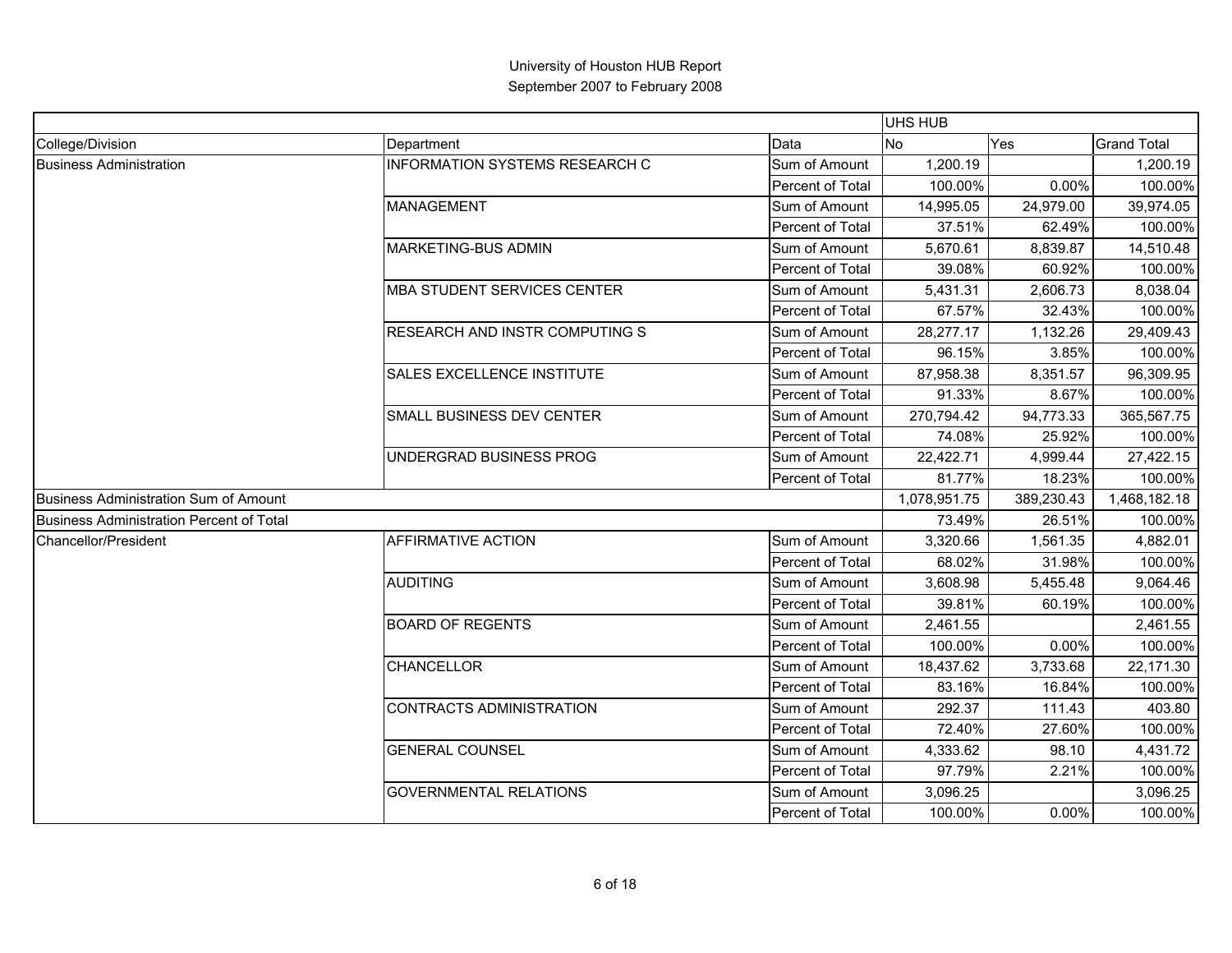|                                       |                                           |                  | <b>UHS HUB</b> |            |                    |
|---------------------------------------|-------------------------------------------|------------------|----------------|------------|--------------------|
| College/Division                      | Department                                | Data             | <b>No</b>      | Yes        | <b>Grand Total</b> |
| Chancellor/President                  | OFFICE OF SPECIAL EVENTS                  | Sum of Amount    | 144,926.65     | 46,088.66  | 191,015.31         |
|                                       |                                           | Percent of Total | 75.87%         | 24.13%     | 100.00%            |
|                                       | <b>PRESIDENT</b>                          | Sum of Amount    | 6,846.16       | 7,921.44   | 14,767.60          |
|                                       |                                           | Percent of Total | 46.36%         | 53.64%     | 100.00%            |
|                                       | <b>STAFF COUNCIL</b>                      | Sum of Amount    | 8,100.18       | 4,158.02   | 12,258.20          |
|                                       |                                           | Percent of Total | 66.08%         | 33.92%     | 100.00%            |
| Chancellor/President Sum of Amount    |                                           |                  | 195,424.04     | 69,128.16  | 264,552.20         |
| Chancellor/President Percent of Total |                                           |                  | 73.87%         | 26.13%     | 100.00%            |
| Education                             | CENTER FOR INFO TECH IN EDUCATION         | Sum of Amount    | 92,087.26      | 182,946.34 | 275,033.60         |
|                                       |                                           | Percent of Total | 33.48%         | 66.52%     | 100.00%            |
|                                       | <b>CONSISTENCY MGMT &amp; COOP DISCIP</b> | Sum of Amount    | 85,819.64      | 40,013.25  | 125,832.89         |
|                                       |                                           | Percent of Total | 68.20%         | 31.80%     | 100.00%            |
|                                       | <b>CURRICULUM AND INSTRUCTION</b>         | Sum of Amount    | 98,344.12      | 26,815.71  | 125,159.83         |
|                                       |                                           | Percent of Total | 78.57%         | 21.43%     | 100.00%            |
|                                       | <b>DEAN, EDUCATION</b>                    | Sum of Amount    | 198,428.52     | 82,534.97  | 280,963.49         |
|                                       |                                           | Percent of Total | 70.62%         | 29.38%     | 100.00%            |
|                                       | EDU. LEADERSHIP & CULTURAL STU            | Sum of Amount    | 95,008.77      | 17,981.09  | 112,989.86         |
|                                       |                                           | Percent of Total | 84.09%         | 15.91%     | 100.00%            |
|                                       | EDUCATIONAL PSYCHOLOGY                    | Sum of Amount    | 17,743.63      | 7,176.89   | 24,920.52          |
|                                       |                                           | Percent of Total | 71.20%         | 28.80%     | 100.00%            |
|                                       | HEALTH AND HUMAN PERFORMANCE              | Sum of Amount    | 186,716.34     | 14,652.74  | 201,369.08         |
|                                       |                                           | Percent of Total | 92.72%         | 7.28%      | 100.00%            |
|                                       | HUMAN DEVELOPMENT LAB                     | Sum of Amount    | 8,394.91       | 1,805.82   | 10,200.73          |
|                                       |                                           | Percent of Total | 82.30%         | 17.70%     | 100.00%            |
|                                       | INSTITUTE FOR URBAN EDUCATION             | Sum of Amount    | 13,104.01      | 6,053.67   | 19,157.68          |
|                                       |                                           | Percent of Total | 68.40%         | 31.60%     | 100.00%            |
|                                       | TEACHER EDUCATION AND CERTIFIC            | Sum of Amount    | 13,637.82      | 7,697.94   | 21,335.76          |
|                                       |                                           | Percent of Total | 63.92%         | 36.08%     | 100.00%            |
| Education Sum of Amount               |                                           |                  | 809,285.02     | 387,678.42 | 1,196,963.44       |
| Education Percent of Total            |                                           |                  | 67.61%         | 32.39%     | 100.00%            |
| Engineering                           | CENTER FOR NANOMAGNETIC SYSTEM            | Sum of Amount    | 1,086.24       |            | 1,086.24           |
|                                       |                                           | Percent of Total | 100.00%        | 0.00%      | 100.00%            |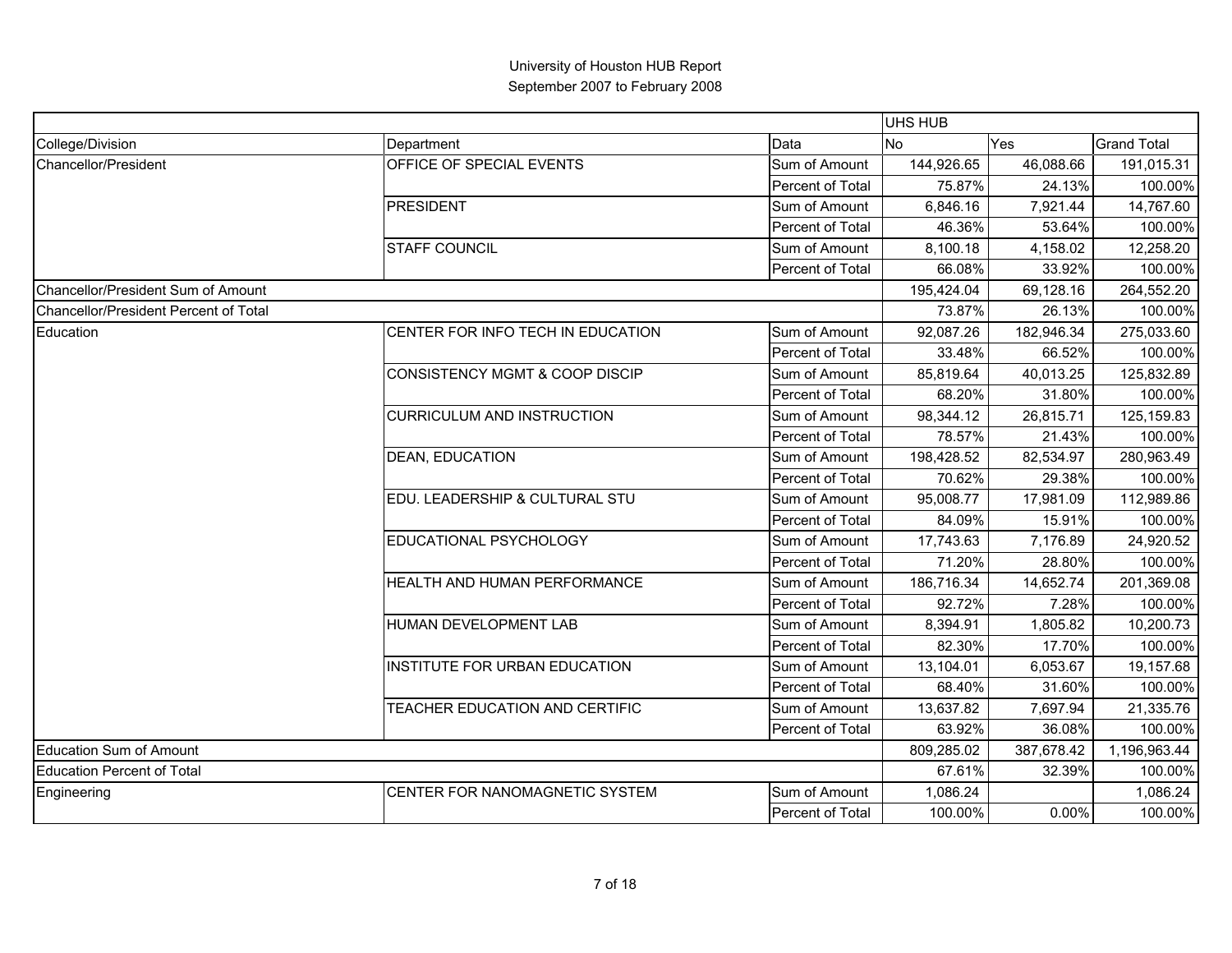|                                 |                                     |                  | <b>UHS HUB</b> |            |                    |
|---------------------------------|-------------------------------------|------------------|----------------|------------|--------------------|
| College/Division                | Department                          | Data             | <b>No</b>      | Yes        | <b>Grand Total</b> |
| Engineering                     | <b>CHEMICAL ENGINEERING</b>         | Sum of Amount    | 208,784.97     | 22,801.96  | 231,586.93         |
|                                 |                                     | Percent of Total | 90.15%         | 9.85%      | 100.00%            |
|                                 | <b>CIVIL ENGINEERING</b>            | Sum of Amount    | 135,060.25     | 17,121.67  | 152,181.92         |
|                                 |                                     | Percent of Total | 88.75%         | 11.25%     | 100.00%            |
|                                 | COMPOSITE ENGR APPLICATIONS CT      | Sum of Amount    | 2,733.93       |            | 2,733.93           |
|                                 |                                     | Percent of Total | 100.00%        | 0.00%      | 100.00%            |
|                                 | COOPERATIVE ENGINEERING             | Sum of Amount    | 365.53         | 79.83      | 445.36             |
|                                 |                                     | Percent of Total | 82.08%         | 17.92%     | 100.00%            |
|                                 | <b>CTR FOR INNOVATIVE GROUTING</b>  | Sum of Amount    | 12,221.46      | 5,358.86   | 17,580.32          |
|                                 |                                     | Percent of Total | 69.52%         | 30.48%     | 100.00%            |
|                                 | <b>DEAN, ENGINEERING</b>            | Sum of Amount    | 344,190.30     | 67,748.40  | 411,938.70         |
|                                 |                                     | Percent of Total | 83.55%         | 16.45%     | 100.00%            |
|                                 | ELECTRICAL ENGINEERING              | Sum of Amount    | 158,267.68     | 23,041.44  | 181,309.12         |
|                                 |                                     | Percent of Total | 87.29%         | 12.71%     | 100.00%            |
|                                 | <b>ENGINEERING SERVICES</b>         | Sum of Amount    | 8,364.26       | 7,854.04   | 16,218.30          |
|                                 |                                     | Percent of Total | 51.57%         | 48.43%     | 100.00%            |
|                                 | <b>INDUSTRIAL ENGINEERING</b>       | Sum of Amount    | 34,275.33      | 5,133.50   | 39,408.83          |
|                                 |                                     | Percent of Total | 86.97%         | 13.03%     | 100.00%            |
|                                 | MECHANICAL ENGINEERING              | Sum of Amount    | 458,505.25     | 34,405.89  | 492,911.14         |
|                                 |                                     | Percent of Total | 93.02%         | 6.98%      | 100.00%            |
|                                 | <b>SW PUBLIC TECHNOLOGY CENTER</b>  | Sum of Amount    | 8,380.05       |            | 8,380.05           |
|                                 |                                     | Percent of Total | 100.00%        | 0.00%      | 100.00%            |
|                                 | <b>WIND ENERGY CENTER</b>           | Sum of Amount    | 10,901.12      | 497.64     | 11,398.76          |
|                                 |                                     | Percent of Total | 95.63%         | 4.37%      | 100.00%            |
| Engineering Sum of Amount       |                                     |                  | 1,383,136.37   | 184,043.23 | 1,567,179.60       |
| Engineering Percent of Total    |                                     |                  | 88.26%         | 11.74%     | 100.00%            |
| Graduate College of Social Work | ADMISSIONS-GCSW                     | Sum of Amount    | 4,553.01       | 697.20     | 5,250.21           |
|                                 |                                     | Percent of Total | 86.72%         | 13.28%     | 100.00%            |
|                                 | <b>ALUMNI &amp; CAREER SERVICES</b> | Sum of Amount    | 3,125.00       | 731.61     | 3,856.61           |
|                                 |                                     | Percent of Total | 81.03%         | 18.97%     | 100.00%            |
|                                 | <b>AMERICAN HUMANICS</b>            | Sum of Amount    | 145.84         | 347.82     | 493.66             |
|                                 |                                     | Percent of Total | 29.54%         | 70.46%     | 100.00%            |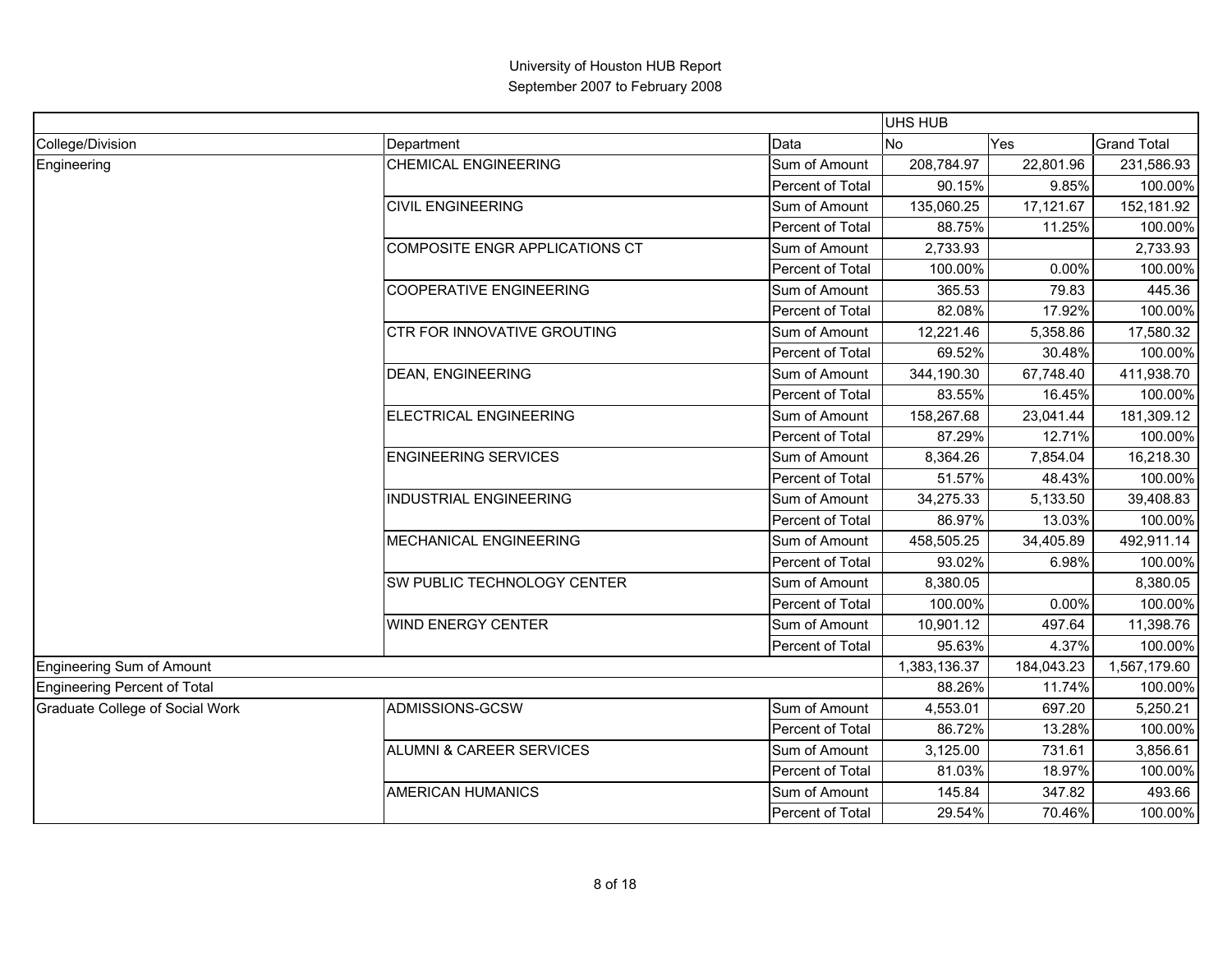|                                                  |                                |                  | UHS HUB    |           |                    |
|--------------------------------------------------|--------------------------------|------------------|------------|-----------|--------------------|
| College/Division                                 | Department                     | Data             | <b>No</b>  | Yes       | <b>Grand Total</b> |
| Graduate College of Social Work                  | <b>DEAN, SOCIAL WORK</b>       | Sum of Amount    | 39,686.56  | 31,410.35 | 71,096.91          |
|                                                  |                                | Percent of Total | 55.82%     | 44.18%    | 100.00%            |
|                                                  | <b>FIELD OFFICE</b>            | Sum of Amount    | 933.14     | 609.82    | 1,542.96           |
|                                                  |                                | Percent of Total | 60.48%     | 39.52%    | 100.00%            |
|                                                  | JODY WILLIAMS CENTER           | Sum of Amount    | 3,631.39   | 602.61    | 4,234.00           |
|                                                  |                                | Percent of Total | 85.77%     | 14.23%    | 100.00%            |
|                                                  | LEADERSHIP & CHANGE            | Sum of Amount    | 5,000.00   | 396.76    | 5,396.76           |
|                                                  |                                | Percent of Total | 92.65%     | 7.35%     | 100.00%            |
|                                                  | <b>OCP</b>                     | Sum of Amount    | 28,164.28  | 24,511.07 | 52,675.35          |
|                                                  |                                | Percent of Total | 53.47%     | 46.53%    | 100.00%            |
|                                                  | <b>ODSPR</b>                   | Sum of Amount    | 10,392.43  | 3,554.26  | 13,946.69          |
|                                                  |                                | Percent of Total | 74.52%     | 25.48%    | 100.00%            |
|                                                  | PHD PROGRAM                    | Sum of Amount    | 335.33     | 73.37     | 408.70             |
|                                                  |                                | Percent of Total | 82.05%     | 17.95%    | 100.00%            |
| Graduate College of Social Work Sum of Amount    |                                |                  | 95,966.98  | 62,934.87 | 158,901.85         |
| Graduate College of Social Work Percent of Total |                                |                  | 60.39%     | 39.61%    | 100.00%            |
| <b>Honors College</b>                            | <b>DEAN, HONORS COLLEGE</b>    | Sum of Amount    | 85,322.73  | 18,536.05 | 103,858.78         |
|                                                  |                                | Percent of Total | 82.15%     | 17.85%    | 100.00%            |
|                                                  | HOUSTON TEACHERS INSTITUTE     | Sum of Amount    | 25,378.28  | 648.83    | 26,027.11          |
|                                                  |                                | Percent of Total | 97.51%     | 2.49%     | 100.00%            |
| Honors College Sum of Amount                     |                                |                  | 110,701.01 | 19,184.88 | 129,885.89         |
| Honors College Percent of Total                  |                                |                  | 85.23%     | 14.77%    | 100.00%            |
| Hotel and Restaurant Management                  | DEAN, HOTEL & RESTAURANT MANAG | Sum of Amount    | 35,274.57  | 16,343.76 | 51,618.33          |
|                                                  |                                | Percent of Total | 68.34%     | 31.66%    | 100.00%            |
|                                                  | HOTEL AND RESTAURANT MANAGEMEN | Sum of Amount    | 437,985.03 | 49,802.45 | 487,787.48         |
|                                                  |                                | Percent of Total | 89.79%     | 10.21%    | 100.00%            |
| Hotel and Restaurant Management Sum of Amount    |                                |                  | 473,259.60 | 66,146.21 | 539,405.81         |
| Hotel and Restaurant Management Percent of Total |                                |                  | 87.74%     | 12.26%    | 100.00%            |
| Law Center                                       | <b>BLAKELEY INSTITUTE</b>      | Sum of Amount    | 5,717.05   | 2,530.59  | 8,247.64           |
|                                                  |                                | Percent of Total | 69.32%     | 30.68%    | 100.00%            |
|                                                  | <b>BUSINESS SERVICES, LAW</b>  | Sum of Amount    | 80,953.95  | 31,048.74 | 112,002.69         |
|                                                  |                                | Percent of Total | 72.28%     | 27.72%    | 100.00%            |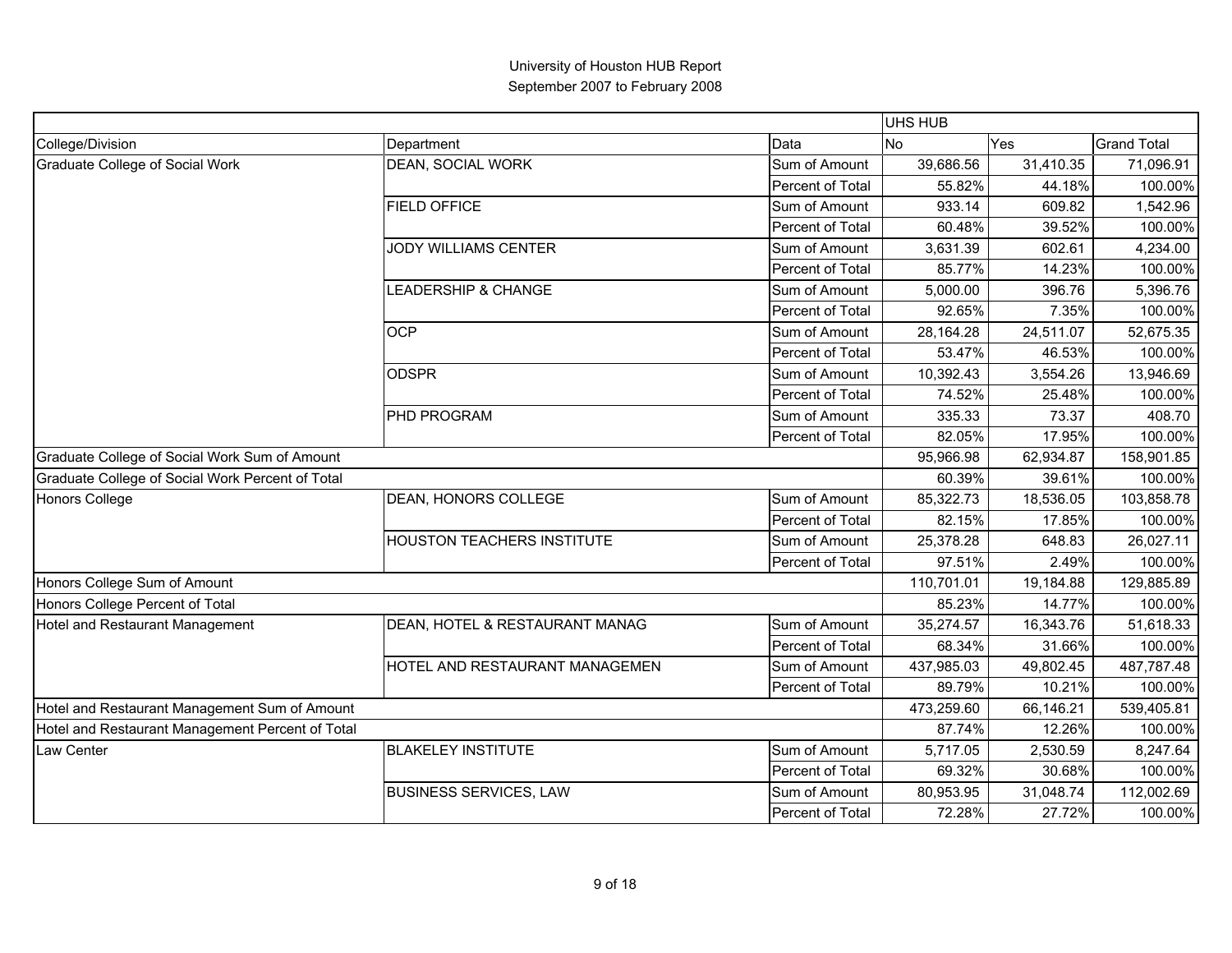|                  |                               |                  | UHS HUB    |           |                    |
|------------------|-------------------------------|------------------|------------|-----------|--------------------|
| College/Division | Department                    | Data             | <b>No</b>  | Yes       | <b>Grand Total</b> |
| Law Center       | CAREER SERVICES, LAW          | Sum of Amount    | 18,295.62  | 2,182.29  | 20,477.91          |
|                  |                               | Percent of Total | 89.34%     | 10.66%    | 100.00%            |
|                  | CHILDREN, LAW & POLICY        | Sum of Amount    | 245.20     |           | 245.20             |
|                  |                               | Percent of Total | 100.00%    | 0.00%     | 100.00%            |
|                  | CONTINUING LEGAL EDUCATION    | Sum of Amount    | 689.10     |           | 689.10             |
|                  |                               | Percent of Total | 100.00%    | 0.00%     | 100.00%            |
|                  | DEAN, LAW                     | Sum of Amount    | 103,044.18 | 25,441.33 | 128,485.51         |
|                  |                               | Percent of Total | 80.20%     | 19.80%    | 100.00%            |
|                  | EXTERNAL AFFAIRS, LAW         | Sum of Amount    | 24,280.45  | 1,332.33  | 25,612.78          |
|                  |                               | Percent of Total | 94.80%     | 5.20%     | 100.00%            |
|                  | <b>FACILITIES, LAW</b>        | Sum of Amount    | 120,982.22 | 4,283.13  | 125,265.35         |
|                  |                               | Percent of Total | 96.58%     | 3.42%     | 100.00%            |
|                  | <b>FACULTY SUPPORT LAW</b>    | Sum of Amount    | 841.32     | 2,762.34  | 3,603.66           |
|                  |                               | Percent of Total | 23.35%     | 76.65%    | 100.00%            |
|                  | HEALTH LAW & POLICY INSTITUTE | Sum of Amount    | 2,122.88   | 2,709.57  | 4,832.45           |
|                  |                               | Percent of Total | 43.93%     | 56.07%    | 100.00%            |
|                  | <b>IHELG</b>                  | Sum of Amount    | 2,599.22   |           | 2,599.22           |
|                  |                               | Percent of Total | 100.00%    | 0.00%     | 100.00%            |
|                  | LAW                           | Sum of Amount    |            | 1,770.80  | 1,770.80           |
|                  |                               | Percent of Total | 0.00%      | 100.00%   | 100.00%            |
|                  | LAW INFORMATION TECHNOLOGY    | Sum of Amount    | 59,145.53  | 24,921.55 | 84,067.08          |
|                  |                               | Percent of Total | 70.36%     | 29.64%    | 100.00%            |
|                  | <b>LAW LIBRARY</b>            | Sum of Amount    | 161,993.75 | 3,916.49  | 165,910.24         |
|                  |                               | Percent of Total | 97.64%     | 2.36%     | 100.00%            |
|                  | LEGAL AID CLINIC, LAW         | Sum of Amount    | 8,928.00   | 2,998.68  | 11,926.68          |
|                  |                               | Percent of Total | 74.86%     | 25.14%    | 100.00%            |
|                  | LEGAL RESEARCH & WRITING, LAW | Sum of Amount    |            | 1,692.49  | 1,692.49           |
|                  |                               | Percent of Total | 0.00%      | 100.00%   | 100.00%            |
|                  | PUBLIC RELS & MARKETING, LAW  | Sum of Amount    | 42,965.24  |           | 42,965.24          |
|                  |                               | Percent of Total | 100.00%    | 0.00%     | 100.00%            |
|                  | STUDENT ORGANIZATION, LAW     | Sum of Amount    | 18,723.45  | 429.74    | 19,153.19          |
|                  |                               | Percent of Total | 97.76%     | 2.24%     | 100.00%            |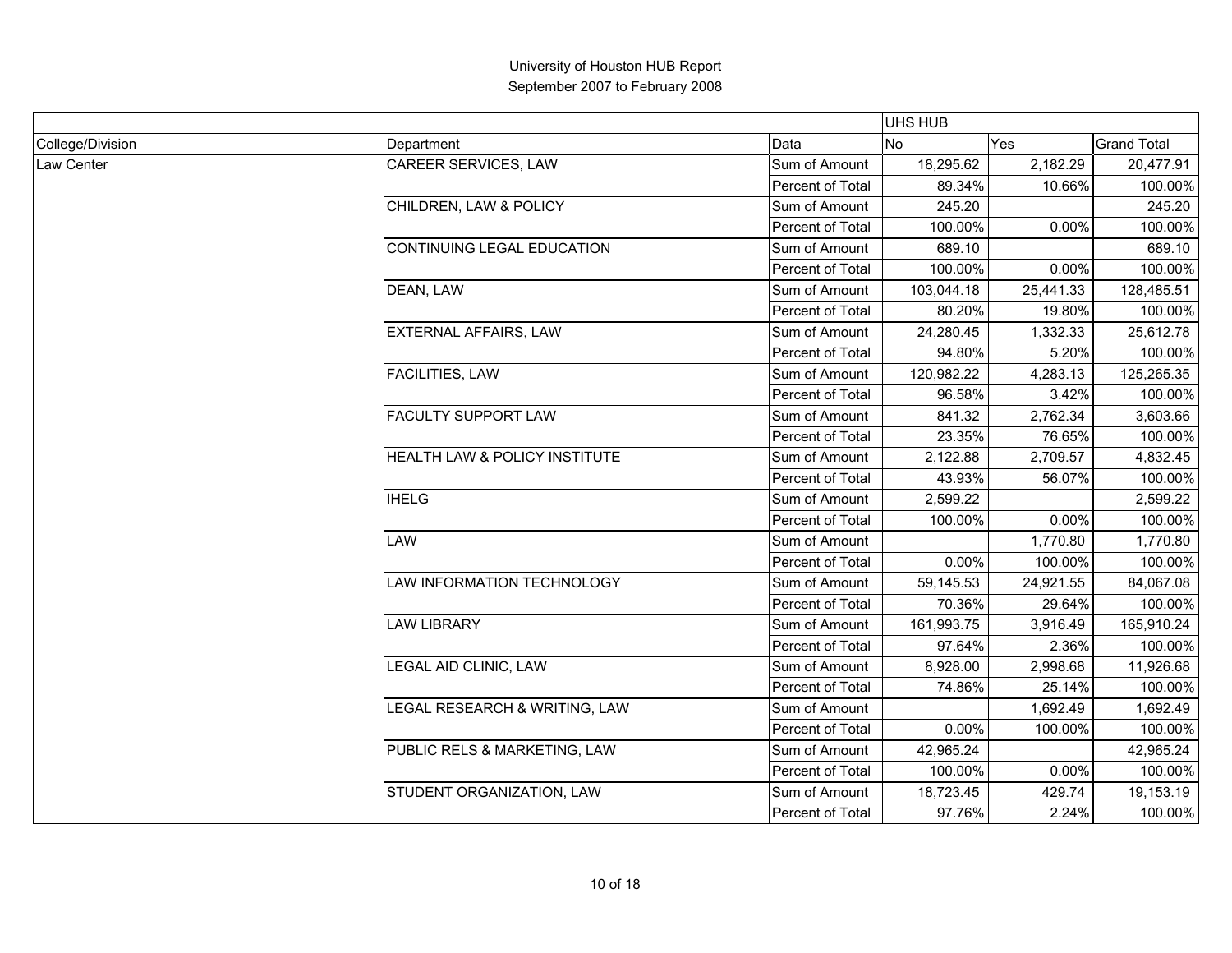|                                         |                                  |                         | <b>UHS HUB</b> |            |                    |
|-----------------------------------------|----------------------------------|-------------------------|----------------|------------|--------------------|
| College/Division                        | Department                       | Data                    | No             | Yes        | <b>Grand Total</b> |
| Law Center                              | STUDENT SERVICES, LAW            | Sum of Amount           | 22,083.58      | 11,531.41  | 33,614.99          |
|                                         |                                  | Percent of Total        | 65.70%         | 34.30%     | 100.00%            |
| Law Center Sum of Amount                |                                  |                         | 673,610.74     | 119,551.48 | 793,162.22         |
| Law Center Percent of Total             |                                  |                         | 84.93%         | 15.07%     | 100.00%            |
| <b>Liberal Arts and Social Sciences</b> | <b>AEROSPACE STUDIES</b>         | Sum of Amount           | 4,175.20       | 3,568.99   | 7,744.19           |
|                                         |                                  | Percent of Total        | 53.91%         | 46.09%     | 100.00%            |
|                                         | AFRICAN-AMERICAN STUDIES         | Sum of Amount           | 13,333.79      | 10,831.11  | 24,164.90          |
|                                         |                                  | <b>Percent of Total</b> | 55.18%         | 44.82%     | 100.00%            |
|                                         | <b>ANTHROPOLOGY</b>              | Sum of Amount           | 337.01         | 3,874.68   | 4,211.69           |
|                                         |                                  | Percent of Total        | 8.00%          | 92.00%     | 100.00%            |
|                                         | <b>ART</b>                       | Sum of Amount           | 83,369.74      | 43,811.13  | 127,180.87         |
|                                         |                                  | Percent of Total        | 65.55%         | 34.45%     | 100.00%            |
|                                         | <b>ARTE PUBLICO</b>              | Sum of Amount           | 267,379.57     | 7,890.53   | 275,270.10         |
|                                         |                                  | Percent of Total        | 97.13%         | 2.87%      | 100.00%            |
|                                         | <b>BAND</b>                      | Sum of Amount           | 115,403.82     | 4,365.89   | 119,769.71         |
|                                         |                                  | Percent of Total        | 96.35%         | 3.65%      | 100.00%            |
|                                         | <b>BLAFFER GALLERY</b>           | Sum of Amount           | 124,969.58     | 5,406.09   | 130,375.67         |
|                                         |                                  | Percent of Total        | 95.85%         | 4.15%      | 100.00%            |
|                                         | CENTER FOR PUBLIC POLICY         | Sum of Amount           | 29,380.11      | 1,220.34   | 30,600.45          |
|                                         |                                  | Percent of Total        | 96.01%         | 3.99%      | 100.00%            |
|                                         | <b>COMMUNICATION</b>             | Sum of Amount           | 150,022.18     | 173,771.54 | 323,793.72         |
|                                         |                                  | Percent of Total        | 46.33%         | 53.67%     | 100.00%            |
|                                         | <b>COMMUNICATIONS DISORDERS</b>  | Sum of Amount           | 19,854.92      | 7,732.53   | 27,587.45          |
|                                         |                                  | Percent of Total        | 71.97%         | 28.03%     | 100.00%            |
|                                         | <b>CWMCA CENTER FOR THE ARTS</b> | Sum of Amount           | 28,369.66      | 872.85     | 29,242.51          |
|                                         |                                  | Percent of Total        | 97.02%         | 2.98%      | 100.00%            |
|                                         | DEAN, LIBERAL ARTS & SOC SCI     | Sum of Amount           | 70,448.88      | 120,198.38 | 190,647.26         |
|                                         |                                  | Percent of Total        | 36.95%         | 63.05%     | 100.00%            |
|                                         | <b>ECONOMICS</b>                 | Sum of Amount           | 75,410.47      | 14,688.24  | 90,098.71          |
|                                         |                                  | Percent of Total        | 83.70%         | 16.30%     | 100.00%            |
|                                         | <b>ENGLISH</b>                   | Sum of Amount           | 122,705.02     | 44,089.31  | 166,794.33         |
|                                         |                                  | Percent of Total        | 73.57%         | 26.43%     | 100.00%            |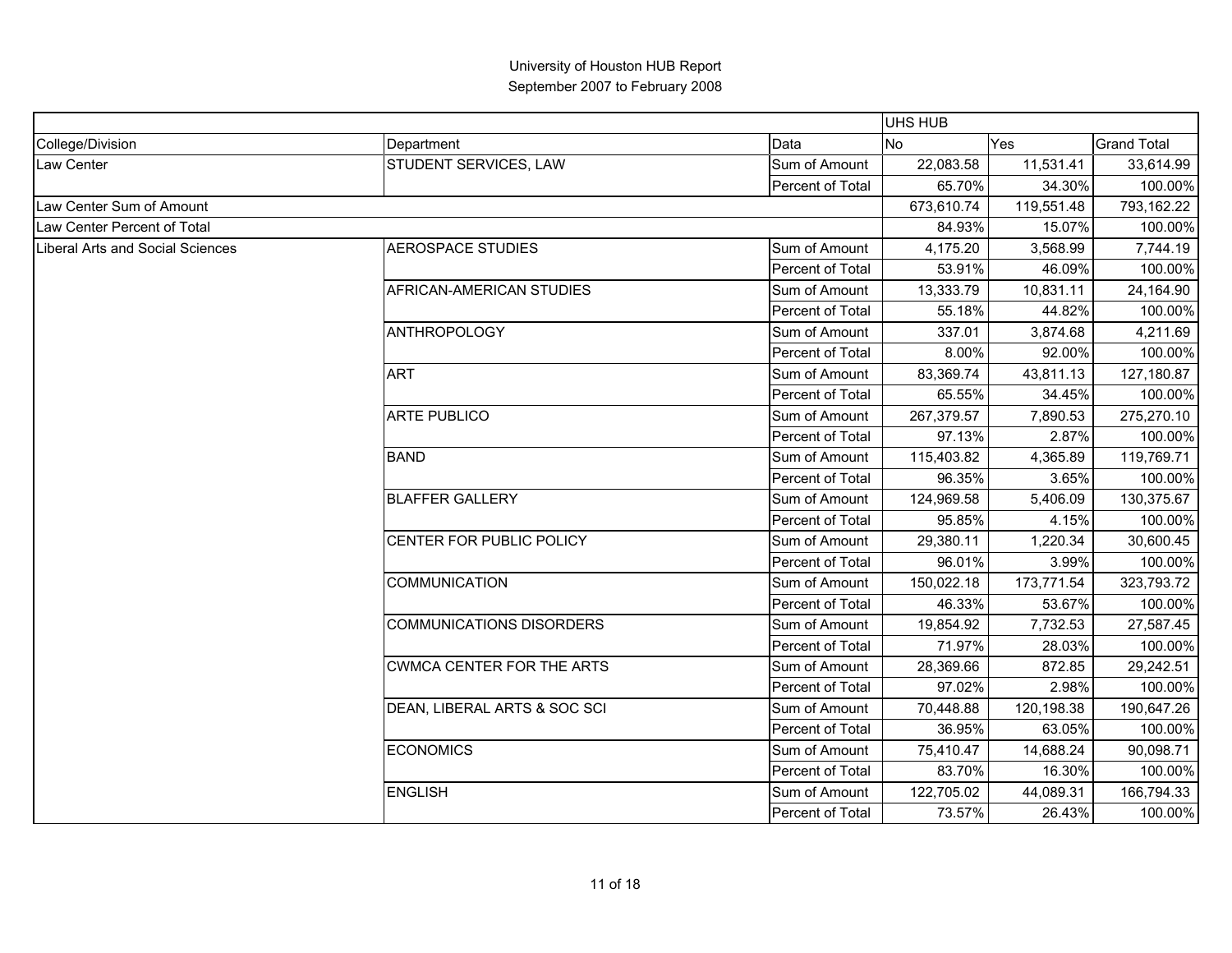|                                                   |                                 |                  | <b>UHS HUB</b> |              |                    |
|---------------------------------------------------|---------------------------------|------------------|----------------|--------------|--------------------|
| College/Division                                  | Department                      | Data             | <b>No</b>      | Yes          | <b>Grand Total</b> |
| Liberal Arts and Social Sciences                  | <b>HISTORY</b>                  | Sum of Amount    | 68,056.87      | 8,081.25     | 76,138.12          |
|                                                   |                                 | Percent of Total | 89.39%         | 10.61%       | 100.00%            |
|                                                   | <b>MEXICAN-AMERICAN STUDIES</b> | Sum of Amount    | 22,455.30      | 9,823.35     | 32,278.65          |
|                                                   |                                 | Percent of Total | 69.57%         | 30.43%       | 100.00%            |
|                                                   | <b>MILITARY SCIENCE</b>         | Sum of Amount    | 5,949.38       | 1,642.44     | 7,591.82           |
|                                                   |                                 | Percent of Total | 78.37%         | 21.63%       | 100.00%            |
|                                                   | MODERN AND CLASSICAL LANGUAGES  | Sum of Amount    | 45,530.94      | 10,184.63    | 55,715.57          |
|                                                   |                                 | Percent of Total | 81.72%         | 18.28%       | 100.00%            |
|                                                   | <b>MUSIC</b>                    | Sum of Amount    | 201,205.81     | 21,295.82    | 222,501.63         |
|                                                   |                                 | Percent of Total | 90.43%         | 9.57%        | 100.00%            |
|                                                   | PHILOSOPHY                      | Sum of Amount    | 5,089.38       | 14,867.52    | 19,956.90          |
|                                                   |                                 | Percent of Total | 25.50%         | 74.50%       | 100.00%            |
|                                                   | POLITICAL SCIENCE               | Sum of Amount    | 57,180.61      | 19,035.73    | 76,216.34          |
|                                                   |                                 | Percent of Total | 75.02%         | 24.98%       | 100.00%            |
|                                                   | <b>PSYCHOLOGY</b>               | Sum of Amount    | 171,516.64     | 22,013.29    | 193,529.93         |
|                                                   |                                 | Percent of Total | 88.63%         | 11.37%       | 100.00%            |
|                                                   | <b>RELIGIOUS STUDIES</b>        | Sum of Amount    | 292.02         | 104.03       | 396.05             |
|                                                   |                                 | Percent of Total | 73.73%         | 26.27%       | 100.00%            |
|                                                   | <b>SOCIOLOGY</b>                | Sum of Amount    | 5,139.56       | 21,155.21    | 26,294.77          |
|                                                   |                                 | Percent of Total | 19.55%         | 80.45%       | 100.00%            |
|                                                   | <b>THEATRE</b>                  | Sum of Amount    | 132,799.44     | 10,042.06    | 142,841.50         |
|                                                   |                                 | Percent of Total | 92.97%         | 7.03%        | 100.00%            |
|                                                   | <b>WOMEN'S STUDIES PROGRAM</b>  | Sum of Amount    | 11,051.80      | 960.24       | 12,012.04          |
|                                                   |                                 | Percent of Total | 92.01%         | 7.99%        | 100.00%            |
|                                                   | <b>WRITING CENTER</b>           | Sum of Amount    | 5,829.43       | 6,434.05     | 12,263.48          |
|                                                   |                                 | Percent of Total | 47.53%         | 52.47%       | 100.00%            |
| Liberal Arts and Social Sciences Sum of Amount    |                                 | 1,837,257.13     | 587,961.23     | 2,425,218.36 |                    |
| Liberal Arts and Social Sciences Percent of Total |                                 |                  | 75.76%         | 24.24%       | 100.00%            |
| Library                                           | UNIVERSITY LIBRARIES            | Sum of Amount    | 3,052,459.48   | 248,878.72   | 3,301,338.20       |
|                                                   |                                 | Percent of Total | 92.46%         | 7.54%        | 100.00%            |
| Library Sum of Amount                             |                                 | 3,052,459.48     | 248,878.72     | 3,301,338.20 |                    |
| Library Percent of Total                          |                                 |                  | 92.46%         | 7.54%        | 100.00%            |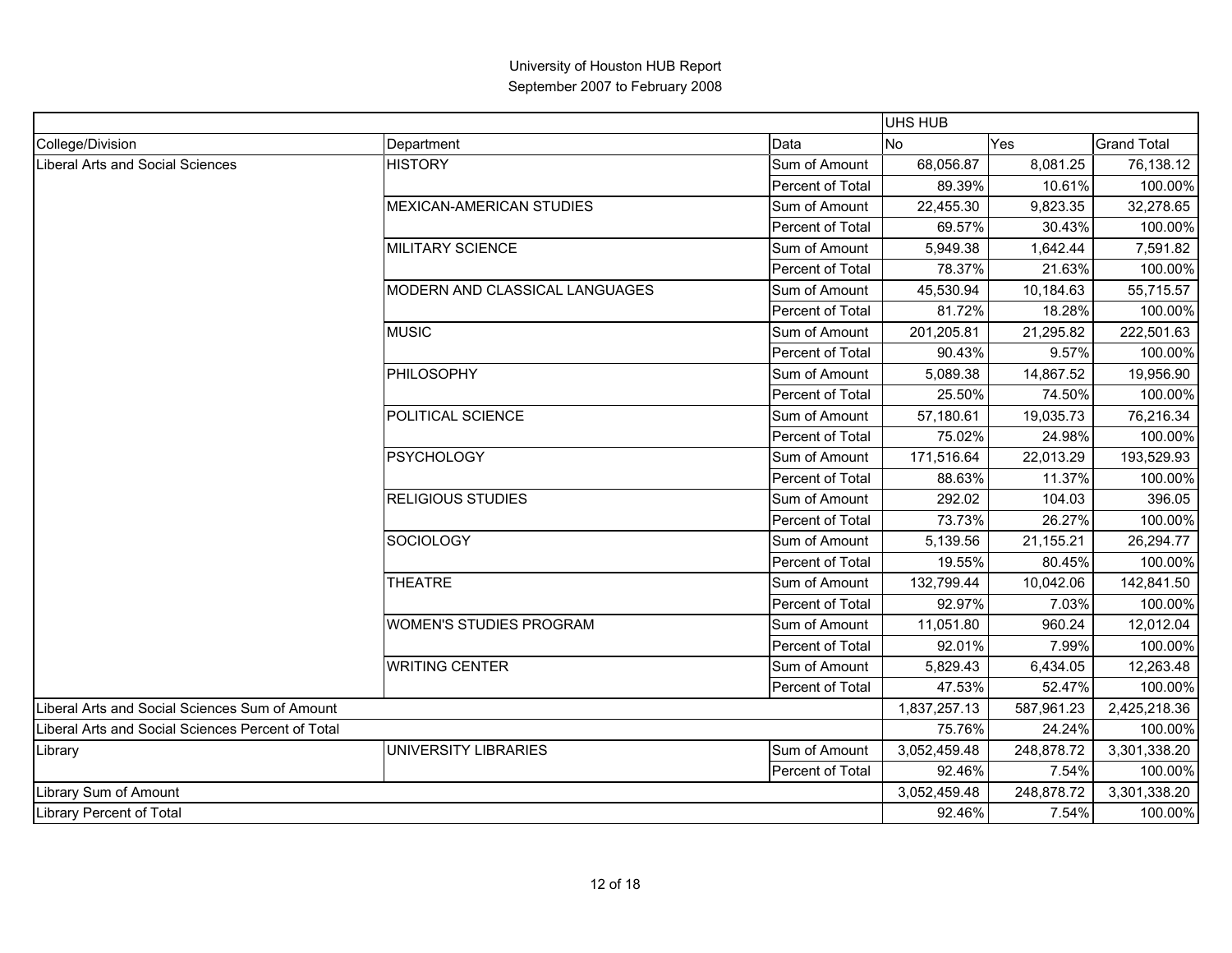|                                                  |                                   |                  | <b>UHS HUB</b> |            |                    |
|--------------------------------------------------|-----------------------------------|------------------|----------------|------------|--------------------|
| College/Division                                 | Department                        | Data             | <b>No</b>      | <b>Yes</b> | <b>Grand Total</b> |
| <b>Natural Science and Mathematics</b>           | <b>BIOLOGY &amp; BIOCHEMISTRY</b> | Sum of Amount    | 589,126.86     | 49,253.38  | 638,380.24         |
|                                                  |                                   | Percent of Total | 92.28%         | 7.72%      | 100.00%            |
|                                                  | <b>CAGE INSTITUTE</b>             | Sum of Amount    | 15,987.37      | 326.12     | 16,313.49          |
|                                                  |                                   | Percent of Total | 98.00%         | 2.00%      | 100.00%            |
|                                                  | <b>CHEMISTRY</b>                  | Sum of Amount    | 659,978.47     | 53,785.98  | 713,764.45         |
|                                                  |                                   | Percent of Total | 92.46%         | 7.54%      | 100.00%            |
|                                                  | <b>COMPUTER SCIENCE</b>           | Sum of Amount    | 120,457.25     | 117,546.46 | 238,003.71         |
|                                                  |                                   | Percent of Total | 50.61%         | 49.39%     | 100.00%            |
|                                                  | DEAN, NATURAL SCIENCE & MATHE     | Sum of Amount    | 101,389.65     | 48,423.25  | 149,812.90         |
|                                                  |                                   | Percent of Total | 67.68%         | 32.32%     | 100.00%            |
|                                                  | <b>GEOLOGY</b>                    | Sum of Amount    | 217,401.52     | 38,253.47  | 255,654.99         |
|                                                  |                                   | Percent of Total | 85.04%         | 14.96%     | 100.00%            |
|                                                  | <b>IMAQS</b>                      | Sum of Amount    | 58,669.02      | 498.14     | 59,167.16          |
|                                                  |                                   | Percent of Total | 99.16%         | 0.84%      | 100.00%            |
|                                                  | INST FOR THEORETICAL & ENG SCI    | Sum of Amount    | 3,064.52       |            | 3,064.52           |
|                                                  |                                   | Percent of Total | 100.00%        | 0.00%      | 100.00%            |
|                                                  | <b>MATHEMATICS</b>                | Sum of Amount    | 276,520.41     | 14,672.19  | 291,192.60         |
|                                                  |                                   | Percent of Total | 94.96%         | 5.04%      | 100.00%            |
|                                                  | <b>PHYSICS</b>                    | Sum of Amount    | 242,614.03     | 43,849.30  | 286,463.33         |
|                                                  |                                   | Percent of Total | 84.69%         | 15.31%     | 100.00%            |
| Natural Science and Mathematics Sum of Amount    |                                   |                  | 2,285,209.10   | 366,608.29 | 2,651,817.39       |
| Natural Science and Mathematics Percent of Total |                                   |                  | 86.18%         | 13.82%     | 100.00%            |
| Optometry                                        | <b>DEAN, OPTOMETRY</b>            | Sum of Amount    | 313,498.73     | 65,914.53  | 379,413.26         |
|                                                  |                                   | Percent of Total | 82.63%         | 17.37%     | 100.00%            |
|                                                  | OPT VISION SCIENCES               | Sum of Amount    | 302,204.21     | 20,006.25  | 322,210.46         |
|                                                  |                                   | Percent of Total | 93.79%         | 6.21%      | 100.00%            |
|                                                  | OPTOMETRY CLINIC                  | Sum of Amount    | 339,599.82     | 36,755.40  | 376,355.22         |
|                                                  |                                   | Percent of Total | 90.23%         | 9.77%      | 100.00%            |
| Optometry Sum of Amount                          |                                   |                  | 955,302.76     | 122,676.18 | 1,077,978.94       |
| Optometry Percent of Total                       |                                   |                  | 88.62%         | 11.38%     | 100.00%            |
| Pharmacy                                         | CLINICAL PHARMACY & ADMINISTRA    | Sum of Amount    | 80,385.52      | 33,653.36  | 114,038.88         |
|                                                  |                                   | Percent of Total | 70.49%         | 29.51%     | 100.00%            |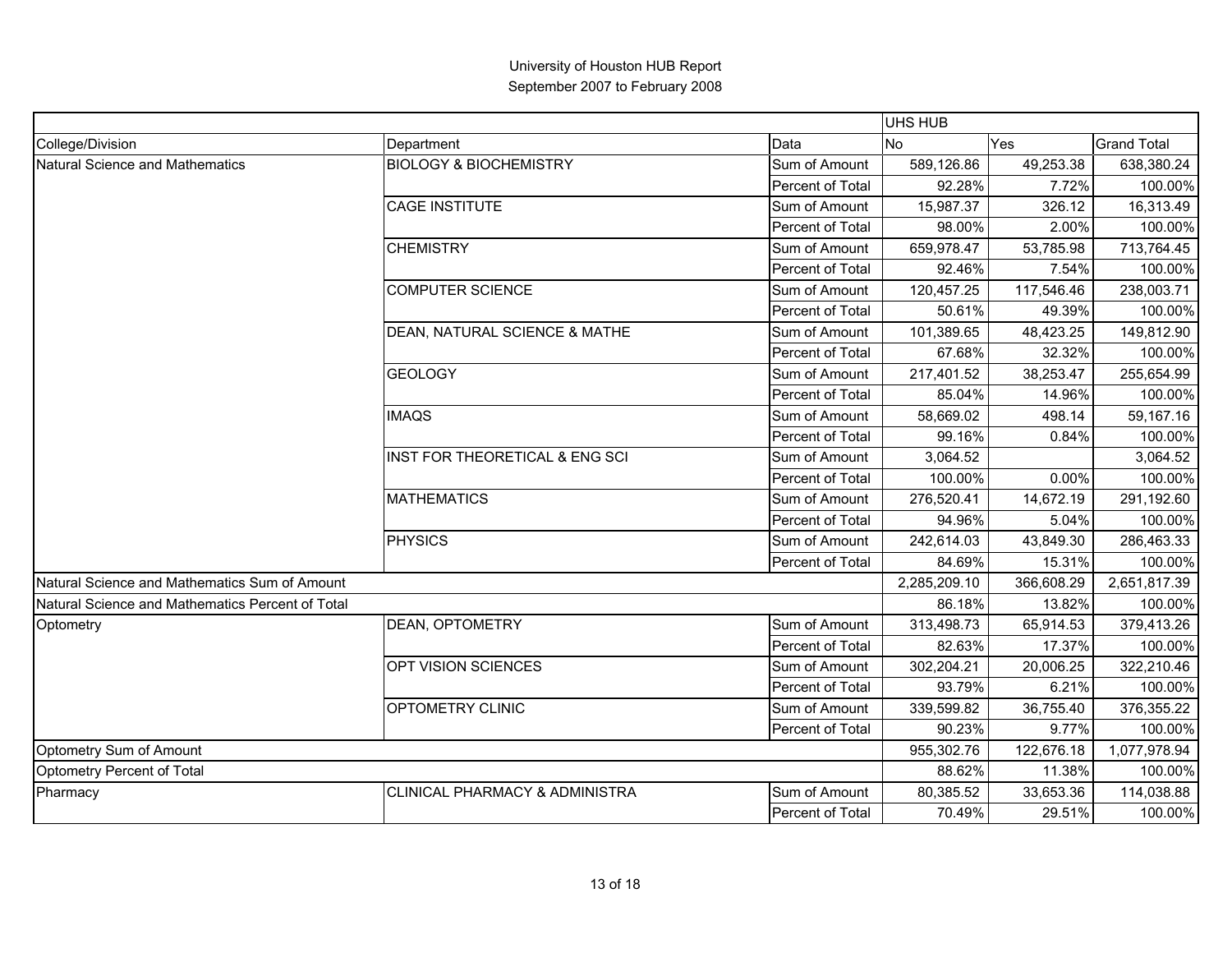|                           |                                    |                         | <b>UHS HUB</b> |            |                    |
|---------------------------|------------------------------------|-------------------------|----------------|------------|--------------------|
| College/Division          | Department                         | Data                    | <b>No</b>      | <b>Yes</b> | <b>Grand Total</b> |
| Pharmacy                  | <b>DEAN, PHARMACY</b>              | Sum of Amount           | 184,230.15     | 51,428.77  | 235,658.92         |
|                           |                                    | Percent of Total        | 78.18%         | 21.82%     | 100.00%            |
|                           | INSTITUTE FOR DRUG EDUCATION       | Sum of Amount           | 11,406.49      |            | 11,406.49          |
|                           |                                    | Percent of Total        | 100.00%        | 0.00%      | 100.00%            |
|                           | INSTITUTE OF COMMUNITY HEALTH      | Sum of Amount           | 970.59         |            | 970.59             |
|                           |                                    | Percent of Total        | 100.00%        | 0.00%      | 100.00%            |
|                           | PHARMACOLOGICAL & PHARMACEUTIC     | Sum of Amount           | 374,125.15     | 14,654.66  | 388,779.81         |
|                           |                                    | Percent of Total        | 96.23%         | 3.77%      | 100.00%            |
| Pharmacy Sum of Amount    |                                    |                         | 651,117.90     | 99,736.79  | 750,854.69         |
| Pharmacy Percent of Total |                                    |                         | 86.72%         | 13.28%     | 100.00%            |
| Research                  | ANIMAL CARE OPERATIONS             | Sum of Amount           | 47,381.33      | 16,229.24  | 63,610.57          |
|                           |                                    | Percent of Total        | 74.49%         | 25.51%     | 100.00%            |
|                           | CENTER FOR ADVANCED MATERIALS      | Sum of Amount           | 39,502.52      | 1,371.82   | 40,874.34          |
|                           |                                    | Percent of Total        | 96.64%         | 3.36%      | 100.00%            |
|                           | <b>CMC</b>                         | Sum of Amount           | 37,919.25      | 2,482.52   | 40,401.77          |
|                           |                                    | <b>Percent of Total</b> | 93.86%         | 6.14%      | 100.00%            |
|                           | ENVIRONMENTAL INSTIT-HOUSTON       | Sum of Amount           | 6,691.57       |            | 6,691.57           |
|                           |                                    | Percent of Total        | 100.00%        | 0.00%      | 100.00%            |
|                           | <b>GRANTS AND CONTRACTS</b>        | Sum of Amount           | 3,286.42       | 5,734.22   | 9,020.64           |
|                           |                                    | Percent of Total        | 36.43%         | 63.57%     | 100.00%            |
|                           | HOUSTON COASTAL CENTER             | Sum of Amount           | 3,576.55       |            | 3,576.55           |
|                           |                                    | Percent of Total        | 100.00%        | 0.00%      | 100.00%            |
|                           | INSTITUTE FOR MOLECULAR DESIGN     | Sum of Amount           | 9,234.82       |            | 9,234.82           |
|                           |                                    | Percent of Total        | 100.00%        | 0.00%      | 100.00%            |
|                           | <b>INSTITUTE FOR SPACE SYSTEMS</b> | Sum of Amount           | 9,335.40       |            | 9,335.40           |
|                           |                                    | Percent of Total        | 100.00%        | 0.00%      | 100.00%            |
|                           | OFFICE OF TECHNOLOGY MANAGEMEN     | Sum of Amount           | 121,739.97     | 537.99     | 122,277.96         |
|                           |                                    | Percent of Total        | 99.56%         | 0.44%      | 100.00%            |
|                           | RESEARCH DIVISION OFFICE           | Sum of Amount           | 21,394.33      | 59,848.24  | 81,242.57          |
|                           |                                    | Percent of Total        | 26.33%         | 73.67%     | 100.00%            |
|                           | <b>RESEARCH FINANCIAL SERVICES</b> | Sum of Amount           | 1,858.73       | 1,936.09   | 3,794.82           |
|                           |                                    | Percent of Total        | 48.98%         | 51.02%     | 100.00%            |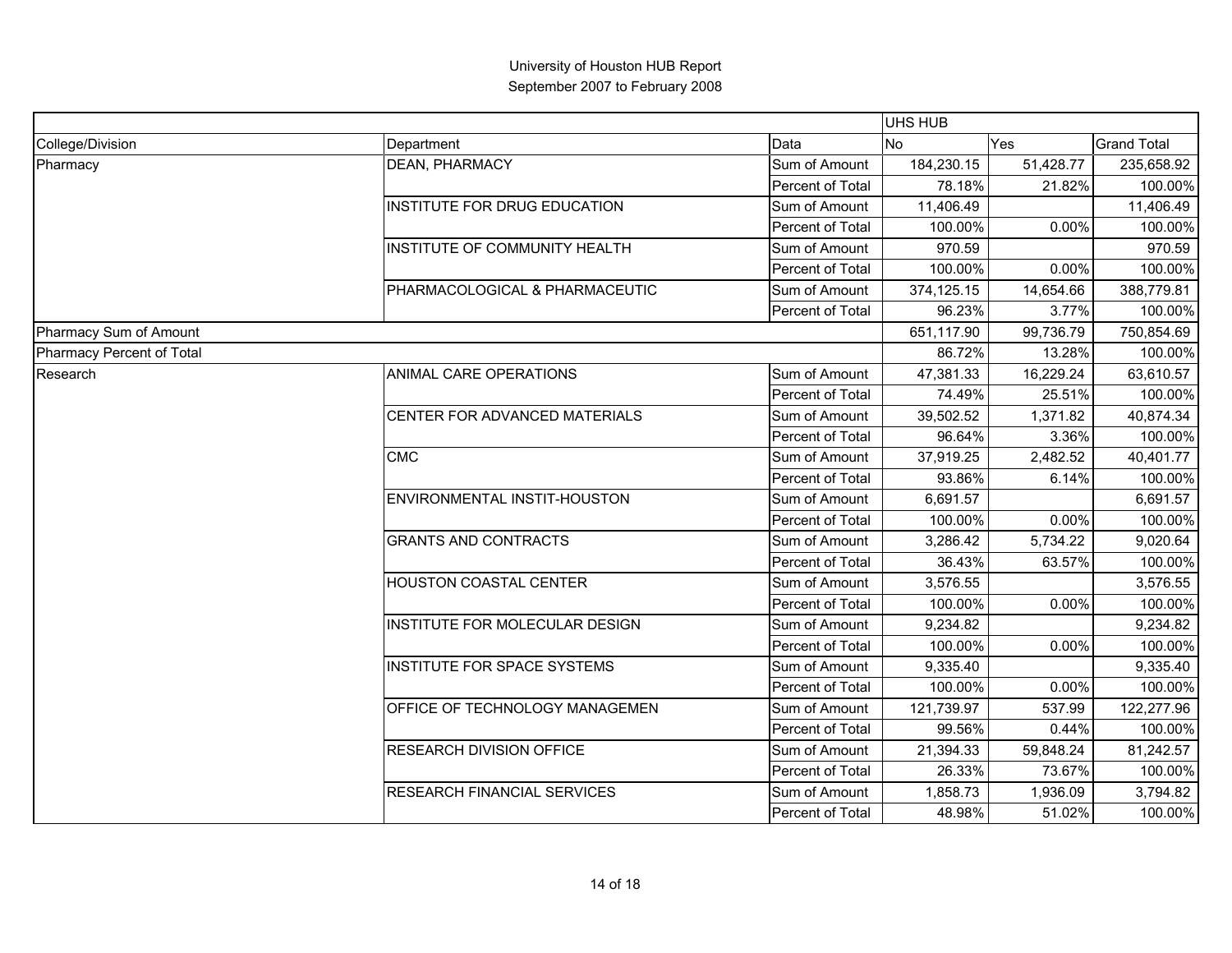|                                  |                                    |                  | <b>UHS HUB</b> |              |                    |
|----------------------------------|------------------------------------|------------------|----------------|--------------|--------------------|
| College/Division                 | Department                         | Data             | <b>No</b>      | Yes          | <b>Grand Total</b> |
| Research                         | <b>RESEARCH INFORMATION CENTER</b> | Sum of Amount    | 21,111.14      | 38,575.91    | 59,687.05          |
|                                  |                                    | Percent of Total | 35.37%         | 64.63%       | 100.00%            |
|                                  | RESEARCH POLICIES/COMP/COMMITT     | Sum of Amount    | 1,262.60       | 467.19       | 1,729.79           |
|                                  |                                    | Percent of Total | 72.99%         | 27.01%       | 100.00%            |
|                                  | <b>RESEARCH SERVICES</b>           | Sum of Amount    | 1,028.06       |              | 1,028.06           |
|                                  |                                    | Percent of Total | 100.00%        | 0.00%        | 100.00%            |
|                                  | SPACE VACUUM EPITAXY CENTER        | Sum of Amount    | 7,837.12       |              | 7,837.12           |
|                                  |                                    | Percent of Total | 100.00%        | 0.00%        | 100.00%            |
|                                  | SUPER CONDUCT & ADV MATERIALS      | Sum of Amount    | 19,187.04      | 95.00        | 19,282.04          |
|                                  |                                    | Percent of Total | 99.51%         | 0.49%        | 100.00%            |
|                                  | <b>TCSUH</b>                       | Sum of Amount    | 345,959.89     | 12,095.50    | 358,055.39         |
|                                  |                                    | Percent of Total | 96.62%         | 3.38%        | 100.00%            |
|                                  | <b>TIMES</b>                       | Sum of Amount    | 613,787.59     | 56,062.49    | 669,850.08         |
|                                  |                                    | Percent of Total | 91.63%         | 8.37%        | 100.00%            |
|                                  | TX LEARNING/COMPUTATIONAL CTR      | Sum of Amount    | 444,679.06     | 54,604.76    | 499,283.82         |
|                                  |                                    | Percent of Total | 89.06%         | 10.94%       | 100.00%            |
| Research Sum of Amount           |                                    | 1,756,773.39     | 250,040.97     | 2,006,814.36 |                    |
| <b>Research Percent of Total</b> |                                    | 87.54%           | 12.46%         | 100.00%      |                    |
| <b>Student Affairs</b>           | <b>CAMPUS ACTIVITIES</b>           | Sum of Amount    | 84,584.98      | 14,907.02    | 99,492.00          |
|                                  |                                    | Percent of Total | 85.02%         | 14.98%       | 100.00%            |
|                                  | <b>CAMPUS RECREATION</b>           | Sum of Amount    | 228,576.71     | 54,211.48    | 282,788.19         |
|                                  |                                    | Percent of Total | 80.83%         | 19.17%       | 100.00%            |
|                                  | CENTER FOR STUDENTS W/DISABILI     | Sum of Amount    | 181,783.45     | 33,197.40    | 214,980.85         |
|                                  |                                    | Percent of Total | 84.56%         | 15.44%       | 100.00%            |
|                                  | CHILD CARE CENTER                  | Sum of Amount    | 50,573.65      | 6,961.55     | 57,535.20          |
|                                  |                                    | Percent of Total | 87.90%         | 12.10%       | 100.00%            |
|                                  | COUNSELING AND PSYCH SVCS          | Sum of Amount    | 18,138.19      | 4,662.58     | 22,800.77          |
|                                  |                                    | Percent of Total | 79.55%         | 20.45%       | 100.00%            |
|                                  | <b>DEAN OF STUDENTS</b>            | Sum of Amount    | 16,748.39      |              | 16,748.39          |
|                                  |                                    | Percent of Total | 100.00%        | 0.00%        | 100.00%            |
|                                  | INT'L STUDENT & SCHOLAR SERVIC     | Sum of Amount    | 12,737.82      | 2,260.74     | 14,998.56          |
|                                  |                                    | Percent of Total | 84.93%         | 15.07%       | 100.00%            |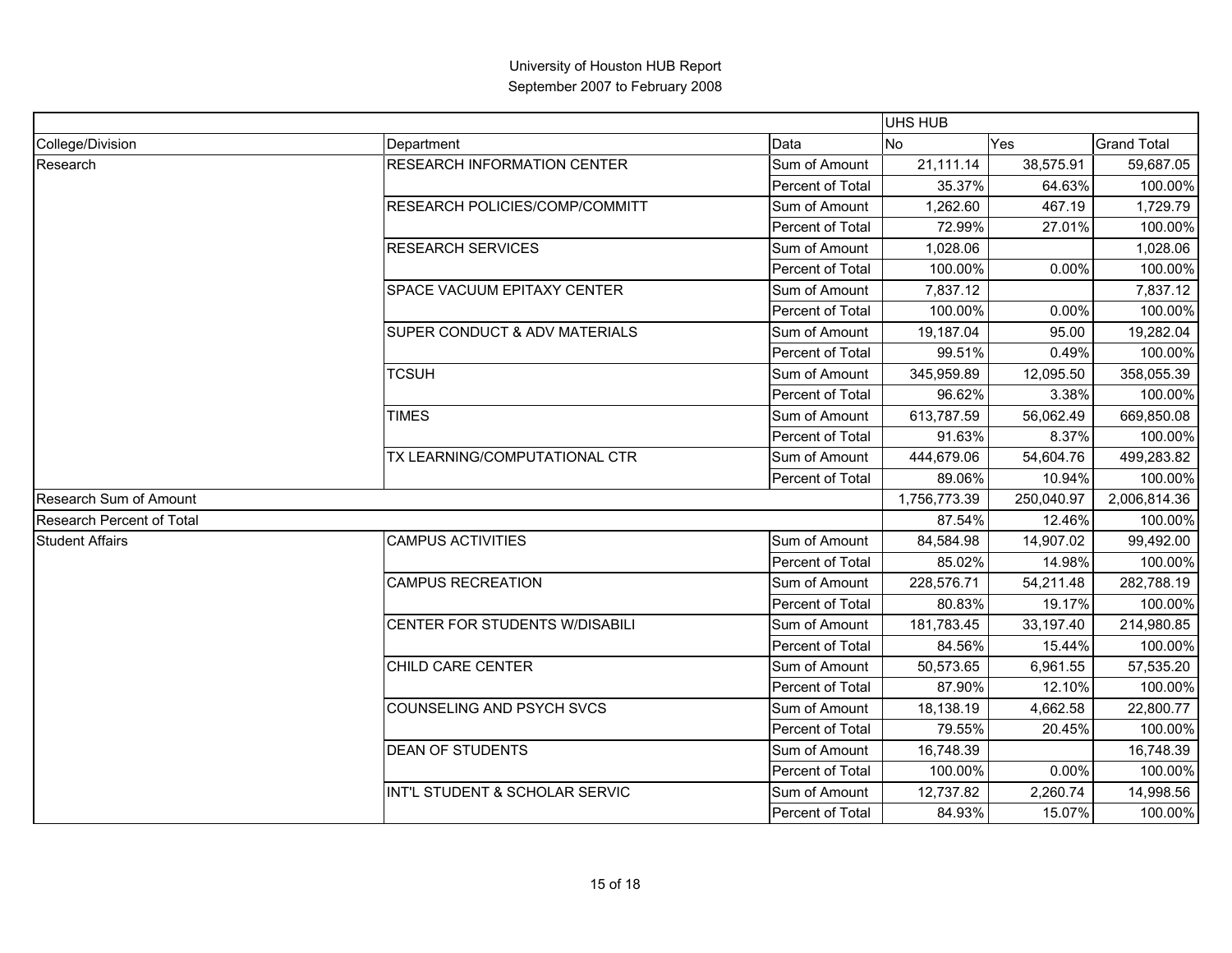|                                         |                                       |                  | UHS HUB      |            |                    |
|-----------------------------------------|---------------------------------------|------------------|--------------|------------|--------------------|
| College/Division                        | Department                            | Data             | <b>No</b>    | Yes        | <b>Grand Total</b> |
| <b>Student Affairs</b>                  | INTRAMURALS AND RECREATION            | Sum of Amount    | 1,183.98     |            | 1,183.98           |
|                                         |                                       | Percent of Total | 100.00%      | 0.00%      | 100.00%            |
|                                         | LEARNING AND ASSESSMENT SVCS          | Sum of Amount    | 5,528.11     | 1,342.44   | 6,870.55           |
|                                         |                                       | Percent of Total | 80.46%       | 19.54%     | 100.00%            |
|                                         | LEARNING SUPPORT SERVICES             | Sum of Amount    | 10,209.66    | 10,519.68  | 20,729.34          |
|                                         |                                       | Percent of Total | 49.25%       | 50.75%     | 100.00%            |
|                                         | <b>RELIGION CENTER</b>                | Sum of Amount    | 403.95       | 253.21     | 657.16             |
|                                         |                                       | Percent of Total | 61.47%       | 38.53%     | 100.00%            |
|                                         | <b>RESIDENTIAL LIFE &amp; HOUSING</b> | Sum of Amount    | 893,750.46   | 116,761.38 | 1,010,511.84       |
|                                         |                                       | Percent of Total | 88.45%       | 11.55%     | 100.00%            |
|                                         | <b>STUDENT AFFAIRS</b>                | Sum of Amount    | 46,408.29    | 8,568.85   | 54,977.14          |
|                                         |                                       | Percent of Total | 84.41%       | 15.59%     | 100.00%            |
|                                         | <b>STUDENT HEALTH CENTER</b>          | Sum of Amount    | 181,366.71   | 43,879.15  | 225,245.86         |
|                                         |                                       | Percent of Total | 80.52%       | 19.48%     | 100.00%            |
|                                         | <b>STUDENT PHARMACY</b>               | Sum of Amount    | 13,681.55    |            | 13,681.55          |
|                                         |                                       | Percent of Total | 100.00%      | 0.00%      | 100.00%            |
|                                         | <b>STUDENT PUBLICATIONS</b>           | Sum of Amount    | 87,084.80    | 2,712.30   | 89,797.10          |
|                                         |                                       | Percent of Total | 96.98%       | 3.02%      | 100.00%            |
|                                         | UNIVERSITY CAREER SERVICES            | Sum of Amount    | 17,300.60    | 1,595.70   | 18,896.30          |
|                                         |                                       | Percent of Total | 91.56%       | 8.44%      | 100.00%            |
|                                         | <b>UNIVERSITY CENTER</b>              | Sum of Amount    | 304,914.87   | 62,048.26  | 366,963.13         |
|                                         |                                       | Percent of Total | 83.09%       | 16.91%     | 100.00%            |
|                                         | UNIVERSITY TESTING SERVICES           | Sum of Amount    | 67,448.72    | 31,089.85  | 98,538.57          |
|                                         |                                       | Percent of Total | 68.45%       | 31.55%     | 100.00%            |
|                                         | URBAN EXPERIENCE VPSA                 | Sum of Amount    | 1,845.27     | 6,887.03   | 8,732.30           |
|                                         |                                       | Percent of Total | 21.13%       | 78.87%     | 100.00%            |
|                                         | <b>VETERAN SERVICES</b>               | Sum of Amount    | 4,190.04     | 631.08     | 4,821.12           |
|                                         |                                       | Percent of Total | 86.91%       | 13.09%     | 100.00%            |
| Student Affairs Sum of Amount           |                                       |                  | 2,228,460.20 | 402,489.70 | 2,630,949.90       |
| <b>Student Affairs Percent of Total</b> |                                       |                  | 84.70%       | 15.30%     | 100.00%            |
| Technology                              | CENTER FOR APPLIED TECHNOLOGY         | Sum of Amount    | 9,831.68     | 66.48      | 9,898.16           |
|                                         |                                       | Percent of Total | 99.33%       | 0.67%      | 100.00%            |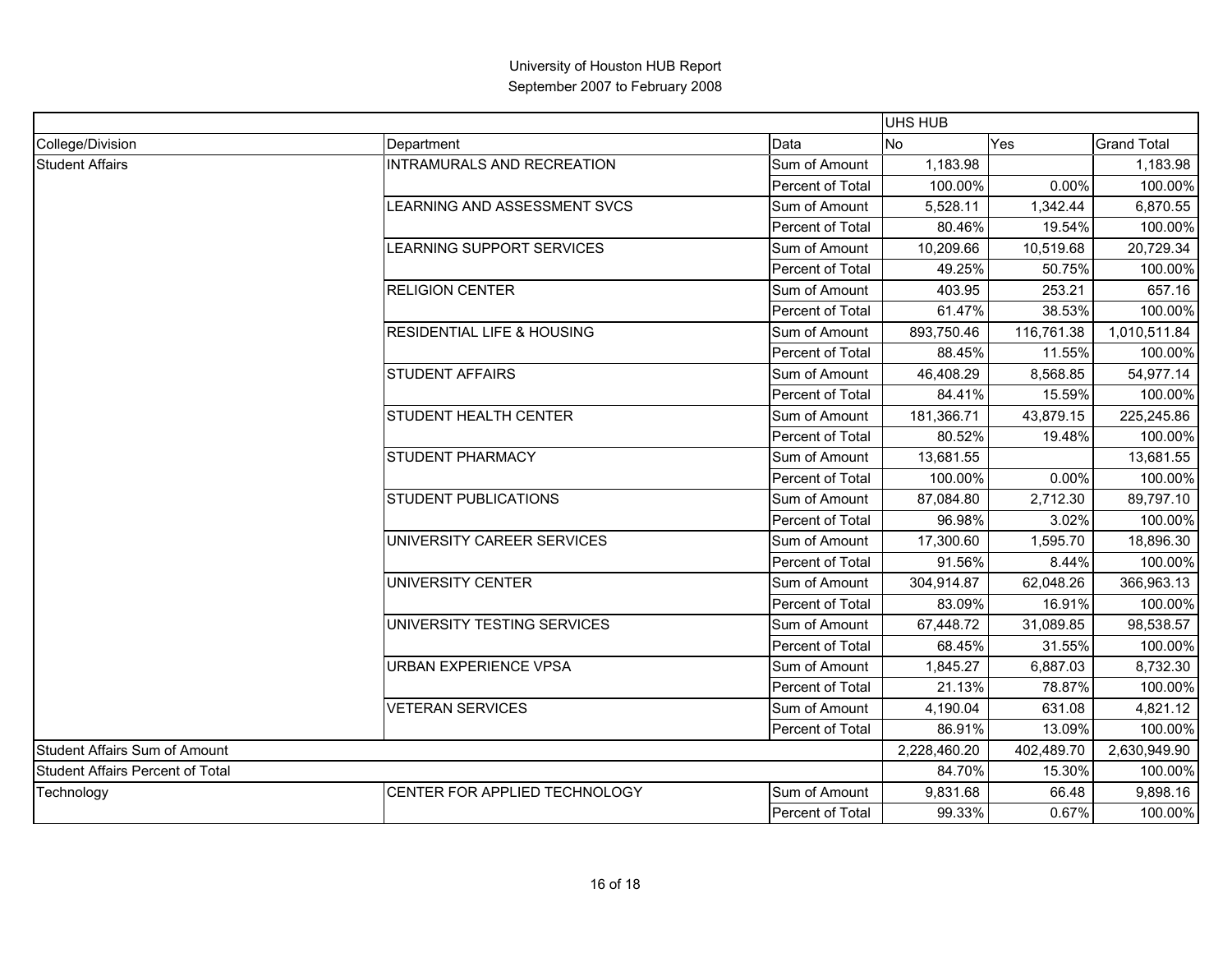|                                    |                                         |                  | <b>UHS HUB</b> |            |                    |
|------------------------------------|-----------------------------------------|------------------|----------------|------------|--------------------|
| College/Division                   | Department                              | Data             | No<br>Yes      |            | <b>Grand Total</b> |
| Technology                         | CENTER FOR FUTURE OF HEALTH             | Sum of Amount    | 18,897.05      |            | 18,897.05          |
|                                    |                                         | Percent of Total | 100.00%        | 0.00%      | 100.00%            |
|                                    | CENTER FOR LIFE SCIENCES TECH           | Sum of Amount    | 25,778.71      | 17,008.03  | 42,786.74          |
|                                    |                                         | Percent of Total | 60.25%         | 39.75%     | 100.00%            |
|                                    | CENTER FOR TECHNOLOGY LITERACY          | Sum of Amount    | 8,196.30       |            | 8,196.30           |
|                                    |                                         | Percent of Total | 100.00%        | 0.00%      | 100.00%            |
|                                    | DEAN, TECHNOLOGY                        | Sum of Amount    | 111,247.86     | 135,921.87 | 247,169.73         |
|                                    |                                         | Percent of Total | 45.01%         | 54.99%     | 100.00%            |
|                                    | <b>ENGINEERING TECHNOLOGY</b>           | Sum of Amount    | 67,262.05      | 10,742.68  | 78,004.73          |
|                                    |                                         | Percent of Total | 86.23%         | 13.77%     | 100.00%            |
|                                    | HUMAN DEVELOP AND CONSUMER SCI          | Sum of Amount    | 41,749.19      | 30,865.29  | 72,614.48          |
|                                    |                                         | Percent of Total | 57.49%         | 42.51%     | 100.00%            |
|                                    | <b>INFORMATION &amp; LOGISTICS TECH</b> | Sum of Amount    | 69,435.73      | 19,795.10  | 89,230.83          |
|                                    |                                         | Percent of Total | 77.82%         | 22.18%     | 100.00%            |
|                                    | <b>TMAC</b>                             | Sum of Amount    | 25,886.12      | 3,209.15   | 29,095.27          |
|                                    |                                         | Percent of Total | 88.97%         | 11.03%     | 100.00%            |
| Technology Sum of Amount           |                                         |                  | 378,284.69     | 217,608.60 | 595,893.29         |
| <b>Technology Percent of Total</b> |                                         |                  | 63.48%         | 36.52%     | 100.00%            |
| <b>University Advancement</b>      | ADVANCEMENT INFORMATION SVCS            | Sum of Amount    | 6,976.58       | 5,777.75   | 12,754.33          |
|                                    |                                         | Percent of Total | 54.70%         | 45.30%     | 100.00%            |
|                                    | <b>ANNUAL GIVING</b>                    | Sum of Amount    | 218,571.95     | 686.34     | 219,258.29         |
|                                    |                                         | Percent of Total | 99.69%         | 0.31%      | 100.00%            |
|                                    | <b>CREATIVE SERVICES</b>                | Sum of Amount    | 135,739.32     | 26,080.09  | 161,819.41         |
|                                    |                                         | Percent of Total | 83.88%         | 16.12%     | 100.00%            |
|                                    | <b>DEVELOPMENT</b>                      | Sum of Amount    | 28,783.07      | 16,346.70  | 45,129.77          |
|                                    |                                         | Percent of Total | 63.78%         | 36.22%     | 100.00%            |
|                                    | DEVELOPMENT RESEARCH                    | Sum of Amount    | 42,610.89      | 8,429.80   | 51,040.69          |
|                                    |                                         | Percent of Total | 83.48%         | 16.52%     | 100.00%            |
|                                    | <b>DONOR &amp; ALUMNI RECORDS</b>       | Sum of Amount    | 20,637.21      |            | 20,637.21          |
|                                    |                                         | Percent of Total | 100.00%        | 0.00%      | 100.00%            |
|                                    | <b>EXTERNAL COMMUNICATIONS</b>          | Sum of Amount    | 12,194.73      | 456.49     | 12,651.22          |
|                                    |                                         | Percent of Total | 96.39%         | 3.61%      | 100.00%            |